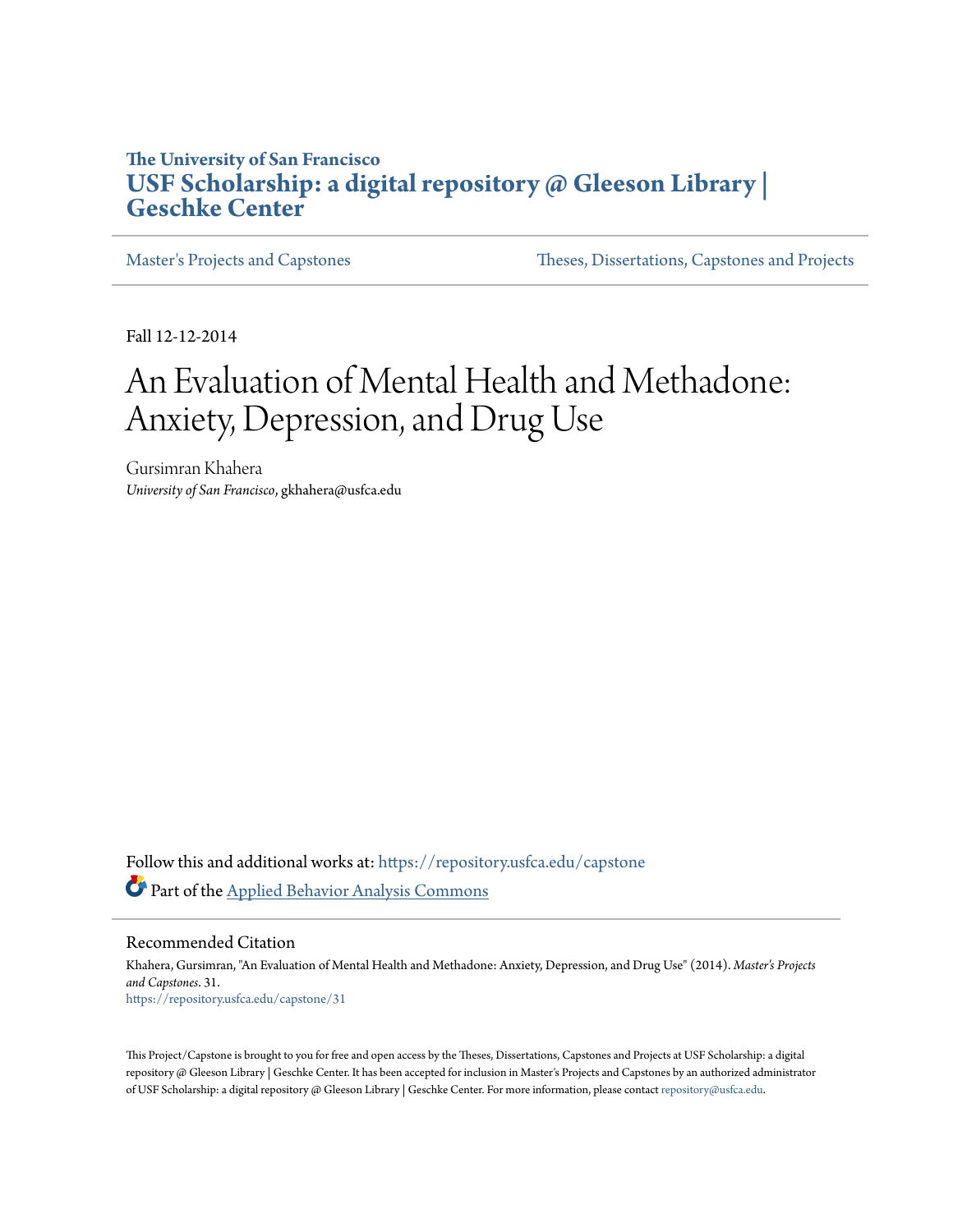Fieldwork Project Paper

Simma Khahera

University of San Francisco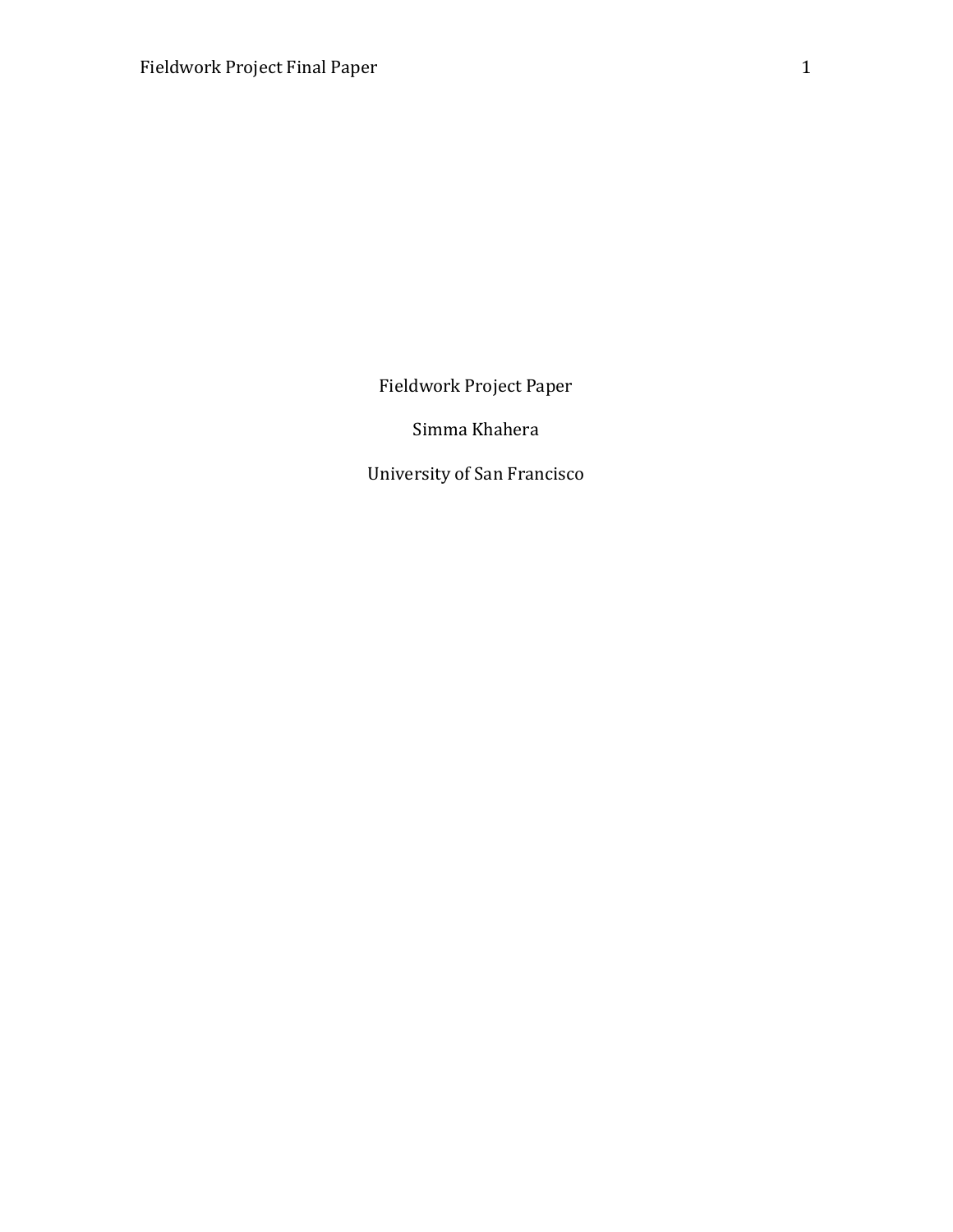### Executive Summary

As a part of the Masters of Science in Behavioral Health field placement, an evaluation was conducted of the integrated treatment plan in mental health and substance abuse at Bay Area Addiction Research and Treatment (BAART) programs. The goal of the BAART programs are to provide comprehensive mental health and substance abuse outpatient recovery services, as well as on-site primary health care services for substance users, mainly opioid use. There is a link between increased substance abuse and increased rates of depression and anxiety. These disorders use the same neuro chemical pathway and are highly codependent upon one another. Because of this there is a need to treat both the mental health and substance abuse problem in parallel for best results.

The researcher examined the interaction of the substance abuse problem and mental health concerns to evaluate the effectiveness of treatment in the areas concerning anxiety, depression, and substance use. The evaluation revealed that there was not a statistically significant decrease in any of the variables. Based upon the results, recommendations were made to improve patient treatment. The recommendations consisted of using motivational interviewing to assess what part of the change process the client was in in order to provide the best recommendation for potential treatment options. This included adding medication therapy for low functioning clients with severe symptoms of anxiety or depression to improve overall outcomes. The paper also looked into more holistic treatments for clients who are more fragile with less severe psychiatric symptoms and would prefer to eliminate any risk of relapse. The goal of the evaluation is to help BAART provide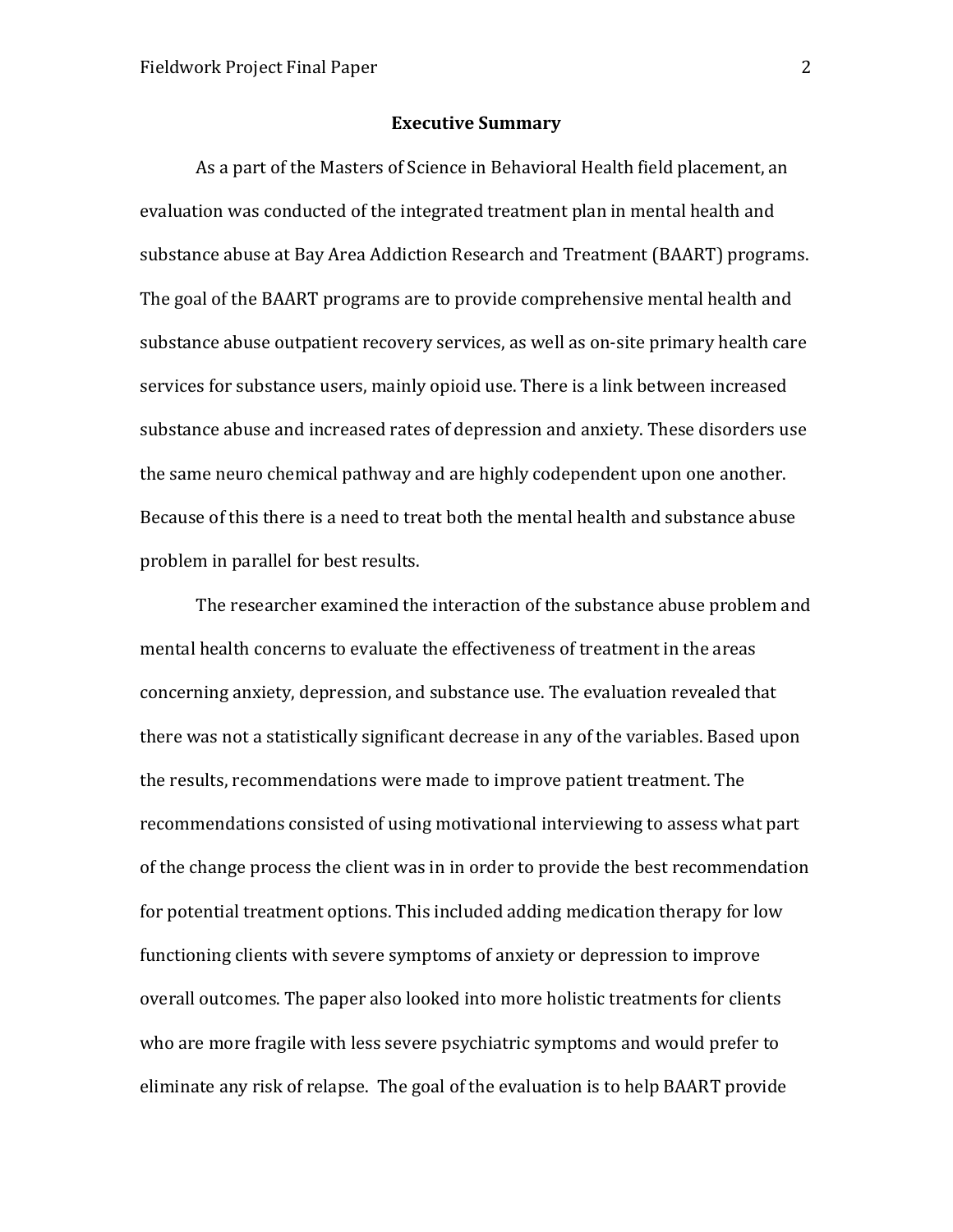more patient centered care to each of their clients that will lead to long lasting change. The study will aid in the improvement of the overall integrated program at BAART Programs in San Francisco's Tenderloin District.

### Agency background

Traditionally, harm reduction has focused exclusively on the substance abuse disorders and the mental health component has been treated separately. In San Francisco's Department of Public Health, the Community Substance Abuse service provided drug treatment and the Community Mental Health Services carried out mental health treatment. Data analysis revealed that many of the same patients were utilizing both services. Consequently, San Francisco combined the services from both departments to create the Community Behavioral Health Services (CBHS). CBHS integrates care for individuals with comorbidities, dealing with substance abuse addiction and mental health concerns. Integrated treatment utilizes a harm reduction model to coordinate care so that the same team of clinicians can address mental health and substance abuse issues at the same time. Thus, treatment directly impacts the interaction of the substance abuse and mental health issues. Integrated care facilitates an understanding of the interaction between the two disorders, the treatment is more collaborative, and leads to better patient outcome.

Bay Area Addiction Research and treatment (BAART) utilizes this integrated care model in a medication assistance withdrawal program for opiate addiction in San Francisco's Tenderloin District. BAART began offering mental health services to its patients who suffer from substance abuse addiction. The company now offers psychiatric services, medication evaluation, medication management, individual and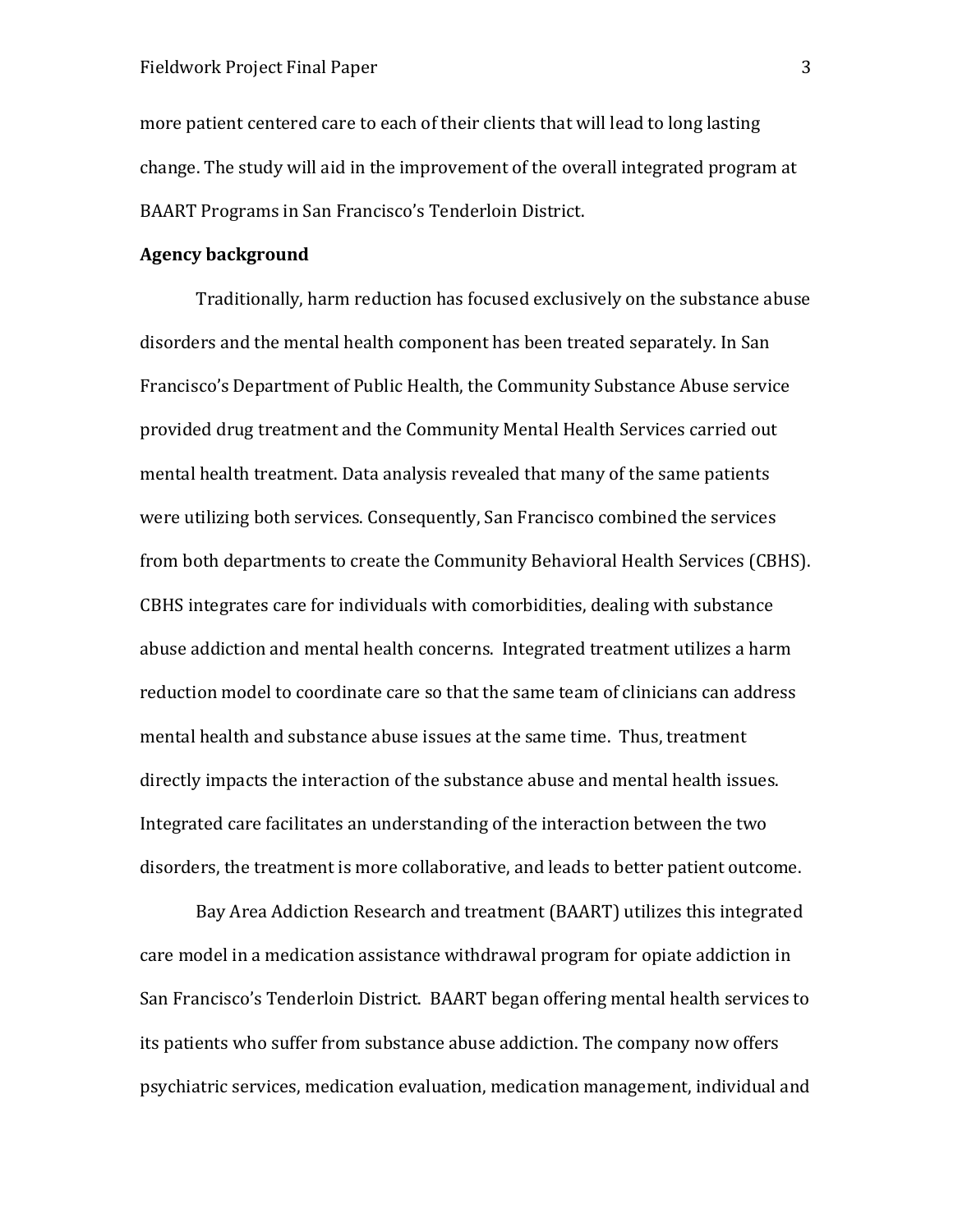group therapy, and crisis intervention. They are committed to providing services over a long period of time. They do not impose artificial time constraints – this is based on the knowledge that mental illnesses are long term or a lifetime. BAART measures success of the treatment based upon how long the individual stays on methadone.

Mental health services will be provided through group or individual therapy along with pharmacological therapies. These interventions are designed to provide a reduction in mental disability and improvement in function in matters of independent living and enhanced self-sufficiency. These goals will be accomplished through providing assessment that will include a clinical analysis of patient history and current mental health status. The assessment will also provide cultural implications, testing procedures and a diagnosis. BCH will also provide group and individual therapy that will mostly focus on reducing the symptoms as a means of improving functional impairments. Therapy will also incorporate any other individual that is important to the client's treatment plan such as family so they can serve as a support system for the client' long-term success.

Bay Area Addiction Research and treatment (BAART) utilizes this integrated care model in a medication assistance withdrawal program for opiate addiction in San Francisco's Tenderloin District. BAART began offering mental health services to its patients who suffer from substance abuse addiction. The company now offers psychiatric services, medication evaluation, medication management, individual and group therapy, and crisis intervention. They are committed to providing services over a long period of time. They do not impose artificial time constraints – this is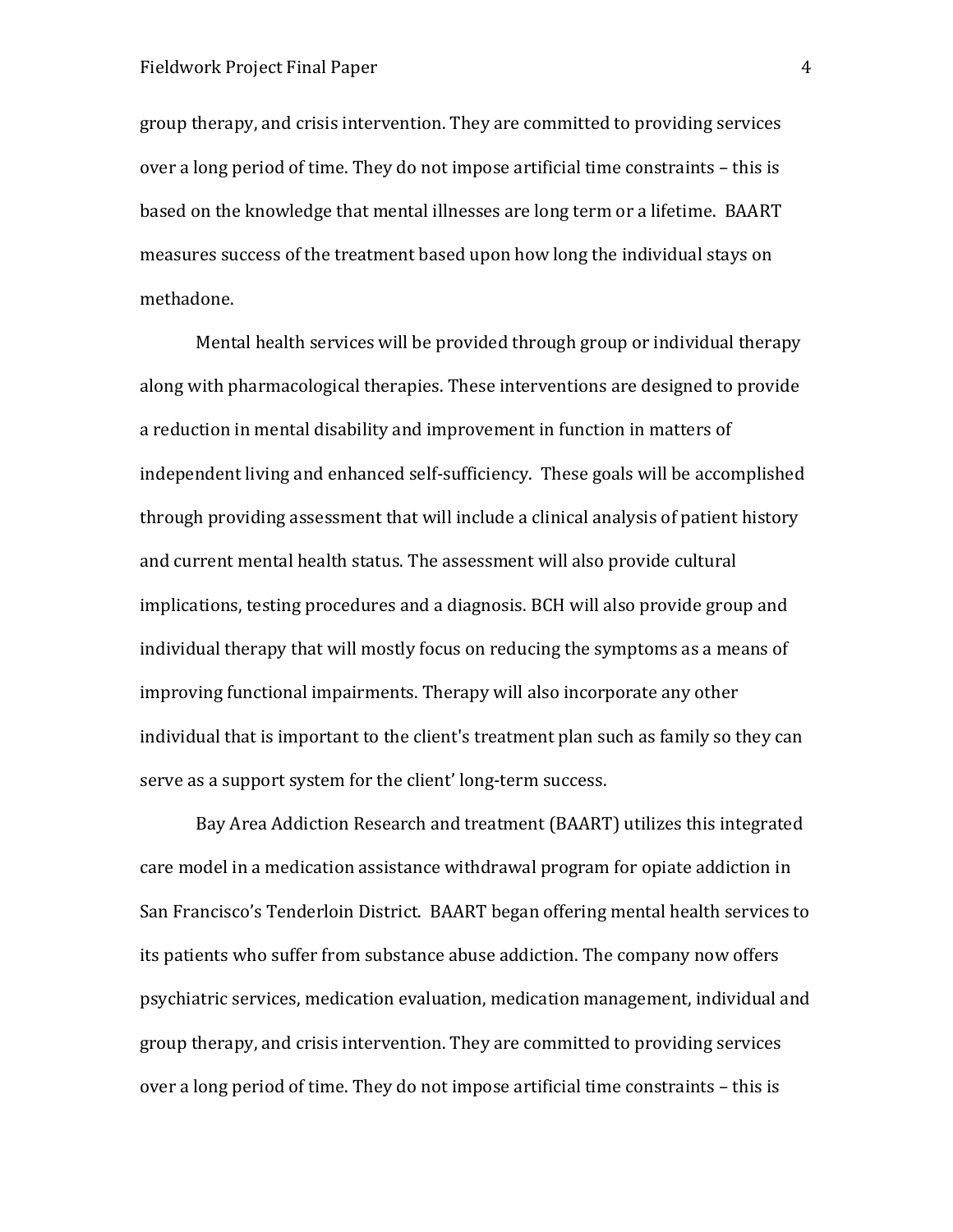based on the knowledge that mental illnesses are long term. BAART measures success of the treatment based upon how long the individual stays on methadone.

Mental health services will be provided through group or individual therapy along with pharmacological therapies. These interventions are designed to provide a reduction in mental disability and improvement in function in matters of independent living and enhanced self-sufficiency. These goals will be accomplished through providing assessment that will include a clinical analysis of patient history and current mental health status. The assessment will also provide cultural implications, testing procedure and a diagnosis. BCH will also provide group and individual therapy that will mostly focus on reducing the symptoms as a means of improving functional impairments. Therapy will also incorporate any other individual that is important to the client's treatment plan such as family so they can serve as a support system for the client' long-term success. BAART's mission is to provide people with cost-effective, comprehensive substance abuse treatment and other health care services at its clinics or through community linkages, and to make such services available to as many people as possible who seek them.

With prescription drug use on the rise, medication-assisted withdrawal such as methadone maintenance is a popular approach to treat opioid- addiction. However, the number of individuals in California receiving treatment in narcotics treatment programs has been declining steadily (Urada et al., 2011). In 1997, the National Consensus Development Panel of Effective Medical Treatment of Opioid Addiction stated that narcotics replacement treatment is the most effective way of treating opioid dependence (NIH, 1997). With such support methadone has become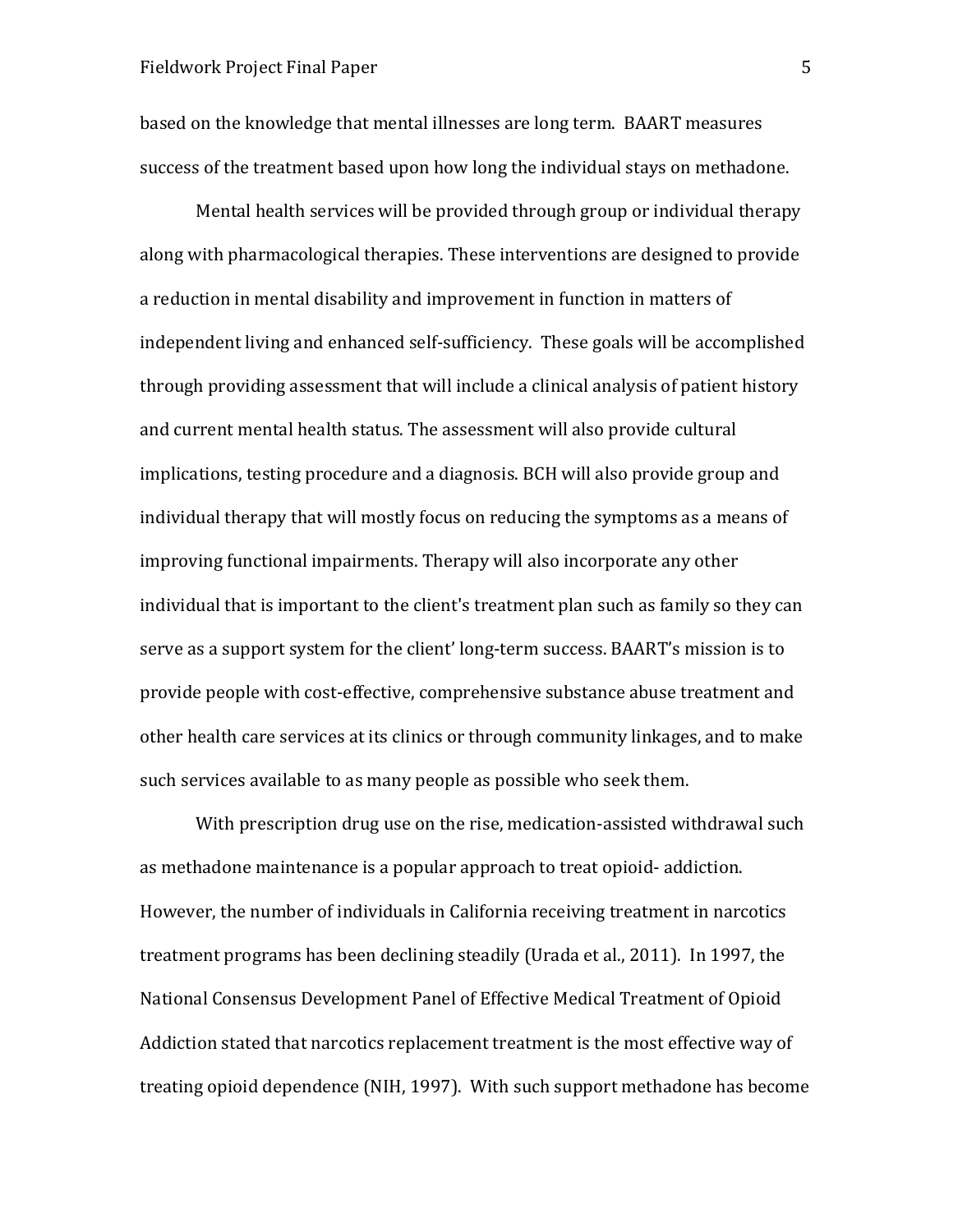the oldest, most widely used, and most regulated medication prescribed for opioid addiction. Through measuring self- reports, narcotics replacement therapy was concluded as being more effective than non- pharmacological approaches in retaining patients and suppressing heroin use. It has shown to have a high retention rate, and is associated with fewer relapses (Jones et al., 2012). Narcotics therapy poised with harm reduction programming is another particularly promising approach that is typically attended by high-risk underserved populations and their support networks. Key components of a harm reduction program focus on improving nutrition, decreasing smoking, decreasing alcohol and drug use, encouraging physical activity, and securing social and community support. Furthermore, it has been shown to prevent drug related disabilities (Jones et al., 2012).

### Needs Assessment/Problem Statement

A large part of BAART clients are prescription drug users, whose numbers have been on the rise. There is a tremendous rise in legal prescription drug use, which has also brought about illegal prescription drug use especially opioid drug use. In 2010, 2 million people used prescription painkillers for non-medical reasons for the first time within the last year (SAMHSA, 2010). Prescription painkillers bind to the pain receptors in the brain and provide a euphoric effect that can also cause a decrease in breathing rates with continuous use; ever-increasing amounts of the drug are needed to achieve the same euphoric feelings. Three out of four prescription drug overdoses are due to opioid prescription. In 2008, there were 14,800 cases of prescription opioids overdoses, more than cocaine and heroin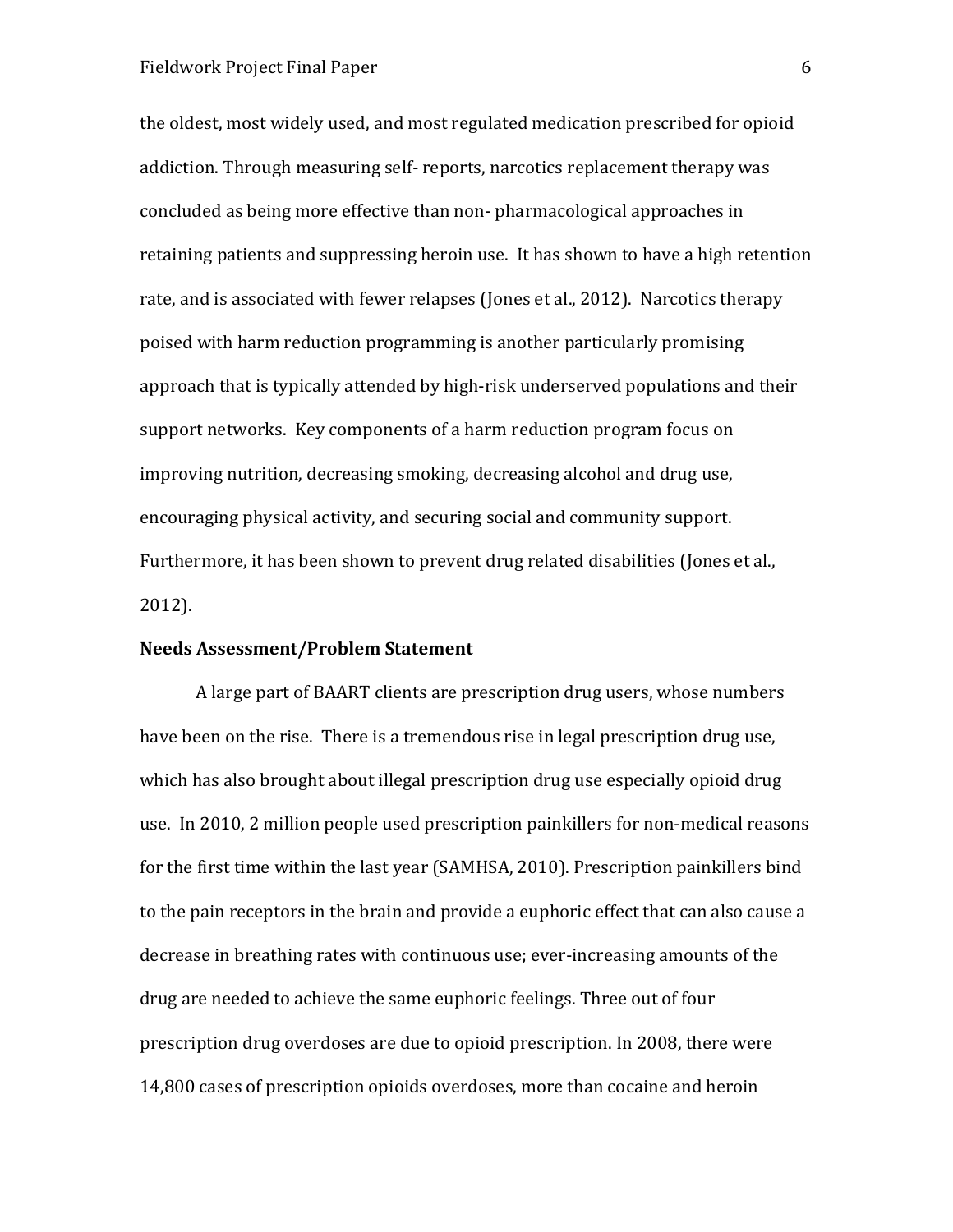combined (CDC, 2008). Misuse of these prescription painkillers was the cause of 475,000 ER cases in 2009, which has doubled in about five years (SAMHSA, 2010). Over the last decade sales of prescription opioids in the US have tripled Guglemann, H.& Nelson, L., 2012). In 2010, 33 million people reported using prescription opioids like hydrocodone, the most commonly prescribed form of prescription opioid for non-medical use. For example, hydrocodone/acetaminophen is prescribed 100 million times more than any other medications (Back, Payne, Simpson, Brady, 2010).

It was also discovered by Goldner E.M., Lusted A., Roerecke M., Rehm J., Fischer B. (2013) that individuals who are non-medical prescription opioid users and those with mental health problems share the presence of chronic pain. Pain control is one of the primary reasons individuals begin to have problems with excessive and misuse of opioids. Along with that persistent pain is also a key factor in the development of depressive symptoms and other mental health problems (Goldner et al., 2013). This can lead to more intense pain symptoms through neuromechanical factors that then create a positive feedback loop, which leads down the road of addiction.

One of the reasons for the drastic rise in prescription drug use is the ease of access in obtaining the drug. In her study, Hamilton (2012) points out that the majority of individuals who reported using drugs for non-medical purposes (55.3%) reported they acquired the drug at no cost from a friend or relative who had obtained the drug from a doctor. A smaller percentage (17.6%) reported they had obtained the opioid from a doctor's prescription. A relatively small percentage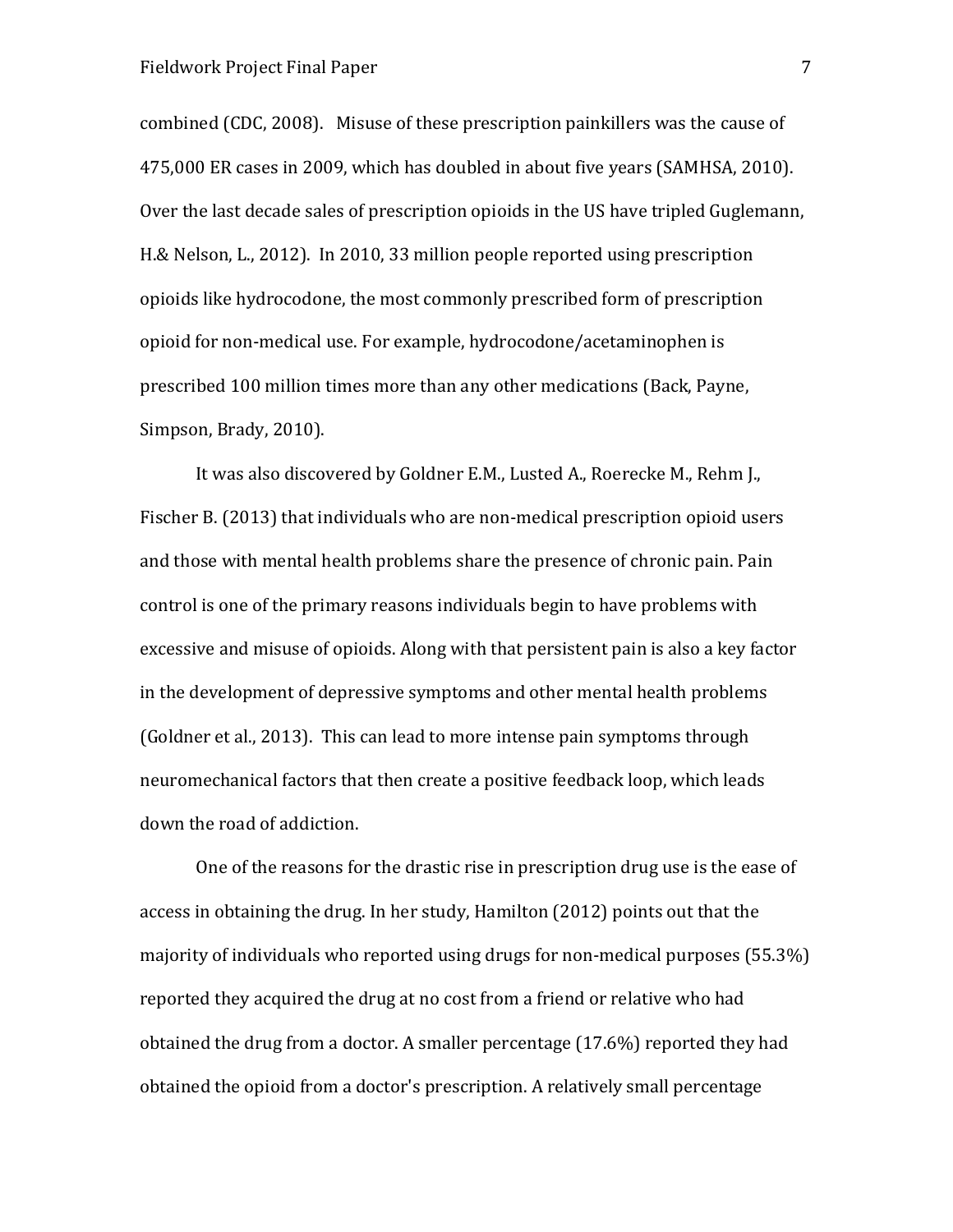(4.8%) reported purchasing their prescription opioids from a dealer, and a relatively small number of people (0.4%) reported purchasing opioids online (Hamilton, 2012). Prescription drugs are easily accessible and have fewer stigmas associated with them because a medical professional often prescribes them.

Psychological disorders such as anxiety and depression are very common for those with pain and addiction both have implications in opiate abuse (Manchikanti, Giordano, Boswell, Fellows, Manchukonda, and Pampati, 2007). Studies examining the link between non-medical prescription opioid use and mental health comorbidities found a high association between the two phenomena (Amari, Rehm, Goldner& Fisher, 2011). A systematic review found that there is a 43% prevalence of individuals with co-occurring mental health disorders in the substance abuse population. This rate is three to four times higher than the rate of psychiatric disorders among the normal population, which ranges from 10-17%. The rate of depression among substance abuse users is approximately 27%, while the rate of depression among the normal population ranges from 2-5% (Manchikanti et.al, 2007). Depression among substance users has been associated with poorer treatment outcomes, increased risk of suicide, and a worse prognosis. Along with that the rate of anxiety among drug users is 29% while among the normal population it averages about 6-10% (Manchikanti et. al., 2007). Not only are rates for psychiatric illness higher in the substance abuse population when compared to the normal population; these rates are even higher for substance users in drug treatment programs, by a third or more, compared to substance users not in treatment. Higher levels of comorbidities among the treatment population could be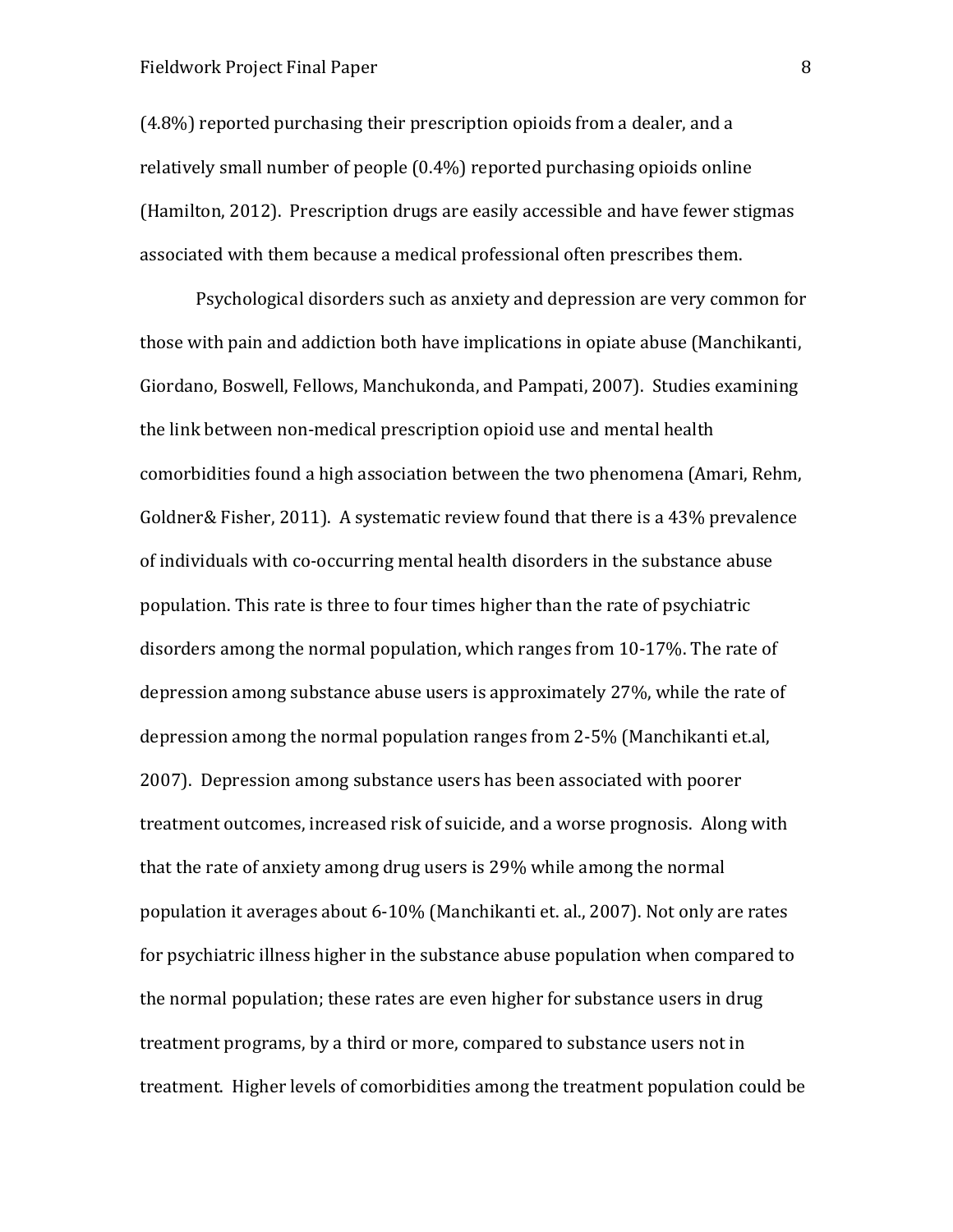linked to more severe disease symptoms and/or problems, thus they are more likely to end up in treatment. While the rate of psychiatric disorders varies among different studies depending on the study design and it tends to be more prevalent in the substance use populations.

Psychological distress can lead someone to abuse prescription drugs and often result in someone using multiple agents to escape their distress (Matteliano, 2014). There are three explanatory models, which discuss the link between nonmedical prescription opioid use and psychiatric disorders. The first of these is the self-medication model which states that individuals self-medicate to relive psychiatric symptoms or control distressing emotions through drug use. Next, the prescription model theorizes that substance abuse may induce psychiatric symptoms as they interact with similar parts of brain functioning and may modify neurotransmitter functioning. This could also be induced through neural plasticity, activation of dormant genes, or through psychosocial factors. Lastly the shared liability model proposes that psychiatric disorders and substance abuse operate though similar mechanism including genetics, neurobiological, and psychosocial pathways. None of these models are considered to be mutually exclusive and may operate synergistically. For example, someone who is self- medicating may be more vulnerable to addiction due to genetics and thus both can lead to the individual developing an issue with substance abuse and a psychiatric disorder (Goldner et al., 2013).

Nicolson et. al., (2009) stated that patients with depression are more likely to report pain than those without depression. They are also more likely to report more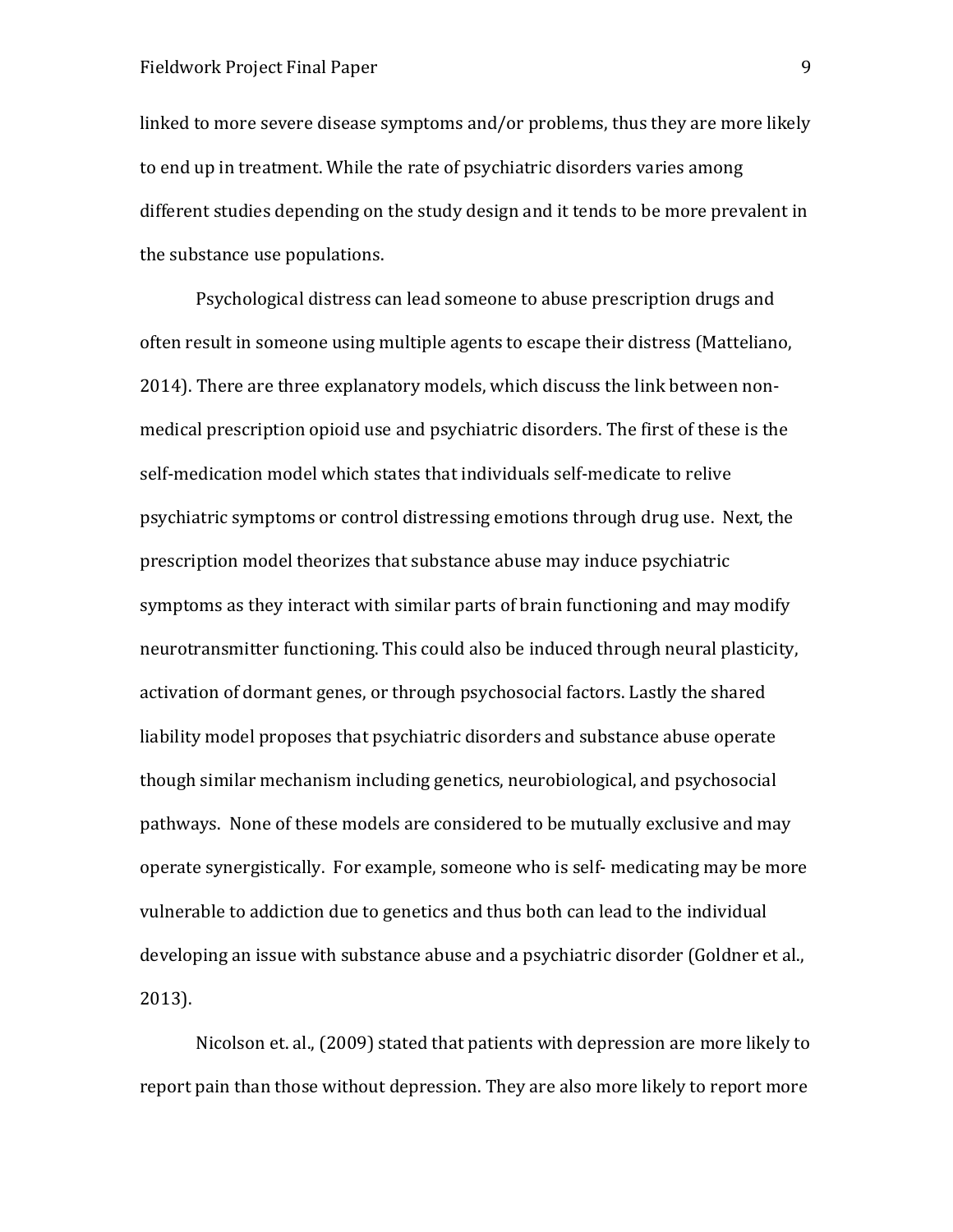intense pain for a physical problem, to have unexplained pain, and worse outcomes despite treatment. For patients with comorbid pain and depression, worsening pain tends to increase depressive symptoms and vice versa (Nicolson et al., 2009). This may result because depression and pain are neutrally linked though brain structures that are involved with emotions such as the amygdala and the hypothalamus. Pain and depression also share neurological pathways that use serotonin and norepinephrine in depression and modulating pain signals. Much like depression anxiety is closely linked to pain Nicolson et al., (2009) also reported that patients experiencing anxiety and pain such as headaches, and have headaches that are tougher to treat. They address that anxiety and pain are interlinked and both much be treated in parallel to obtain optimal results.

By June 1<sup>st</sup> recommendations based on the results from an evaluation followed by a literature review of best practices will be made for BAART programs in the Tenderloin District of San Francisco to improve services. Some of the potential obstacles include not having enough funding to hire a new psychiatrist on staff. Another barrier is offering patients anxiety medication. This is because when anxiety medication is given with methadone it tends to produce a euphoric effect similar to that of opioid use. As of right now, the patients with anxiety are given Selective Serotonin Reuptake Inhibitors (SSRI's) because they are a safer option and there is little risk for overdose. While medication maintenance is one of the most reliable forms of therapy, since many of the patients are homeless or transient they may be less medication compliant, which could affect treatment goals and outcomes. However because the services the patients are utilizing daily are in house they are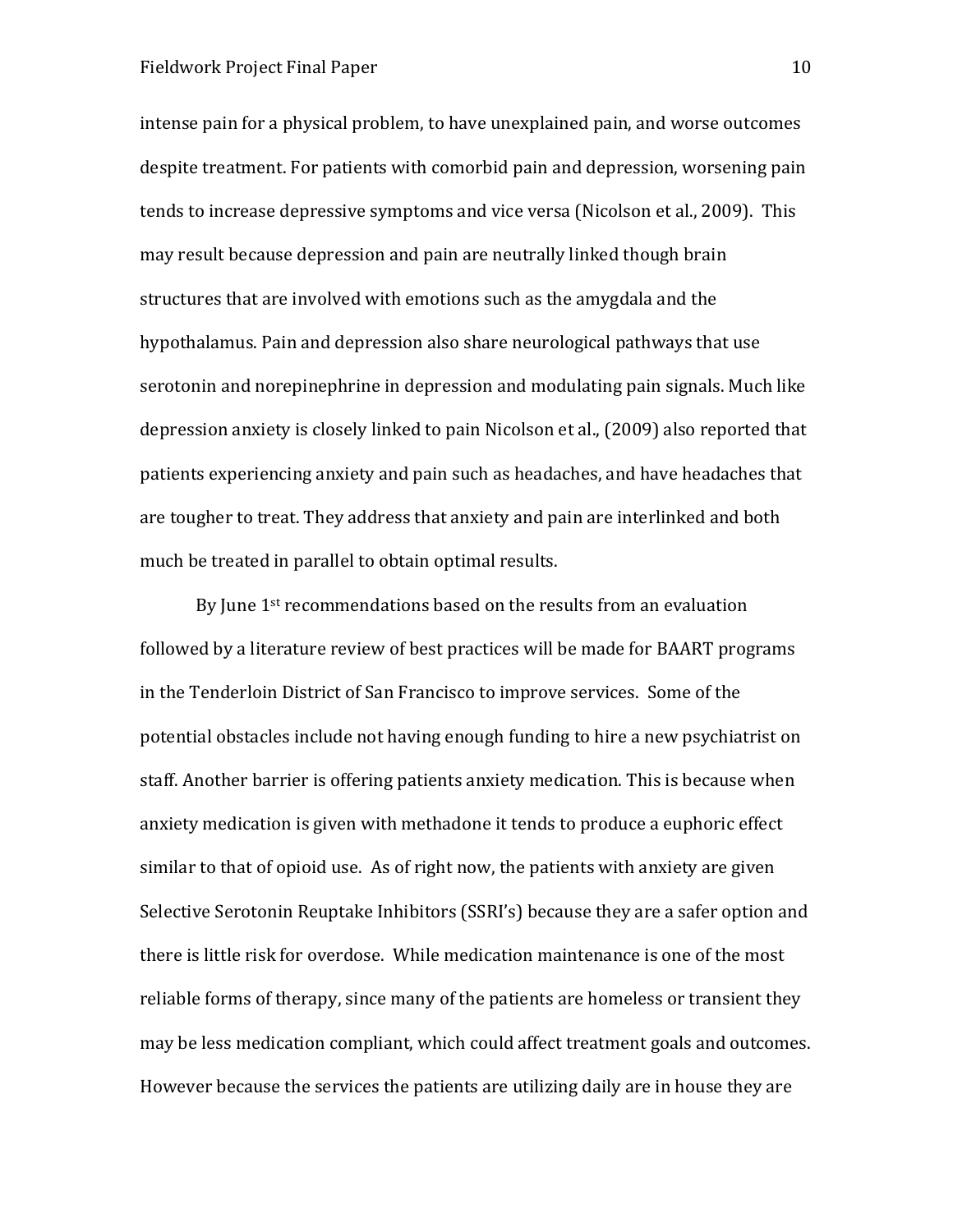able to take their psych meds at the same time as their methadone thereby reducing the chances of patients not being medication compliant. While it is fairly easy to determine whether medication is distributed to the patients it is tougher to know if counselors and therapists will follow the recommendations as each has a different style of therapy. Many of the clients are assigned student interns who rotate yearly making it difficult to provide continuous quality care to clients. All of these factors could possibly hinder quality care to clients if they are not addressed in a timely and appropriate manner.

### Target Population

BAART has 22 clinics throughout the state, however, this paper's target population is homeless or marginally housed residents in the San Francisco's Tenderloin, Market Street, and neighboring downtown areas. These residents are culturally and ethnically diverse and include approximately 50% Caucasian, 25% African American, 9% Latino, 2% Southeast Asian and others minority populations (BAART Community Healthcare, 2011). Behavioral Community Health Services aims to provide culturally competent and linguistically appropriate services to their clients. Approximately 58% of the population is male and 42% is female. Of the target population about 15% of them identify as Lesbian, Gay, Bi Sexual, Transgender, Queer, and Questioning (LGBTQQ). The majority of the population is between the aged of 25-60 with approximately 10% of the target population is 18- 25 and another 10% is 61 and over (BAART Community Healthcare, 2011). BCH operates a program where recently released inmates are referred directly to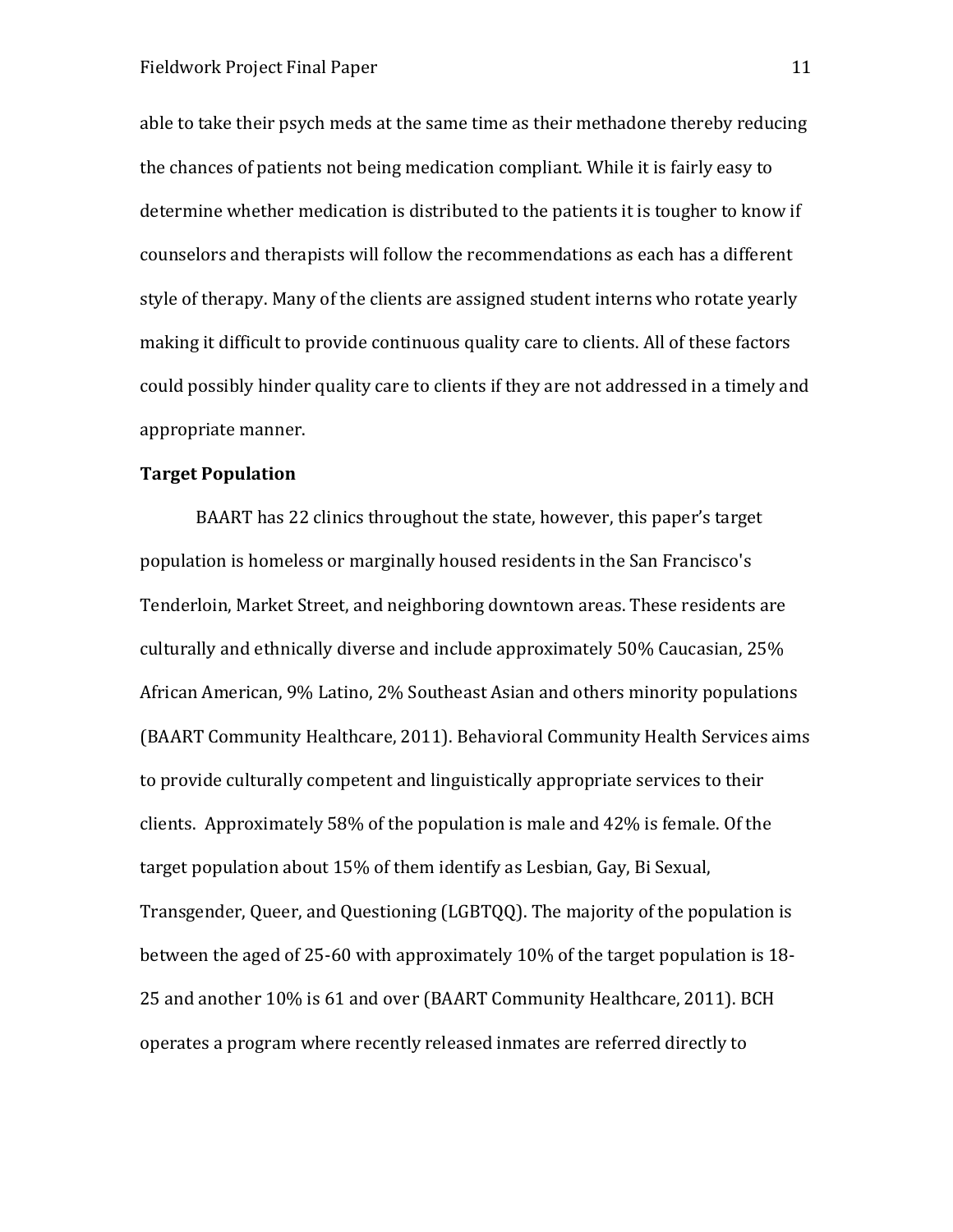BCH/BAART. BCH will also reach out to incarcerated individuals being released from the San Francisco County Jails to provide jail based aftercare services.

### Goals and Objectives

Goal: To reduce the number of individuals reporting symptoms of depression and Anxiety

Objectives:

- Increase the number of patients who are compliant with their psychiatric medication from 20% to 50% through follow-up phone calls and reminders by June, 2015.
- Increase staff training from once a month to twice a month to identify individuals who are good candidates for psychiatric medication by September 2014.
- Establish a follow up protocol for patients who are coming out of the hospital and identify the reason for their visit and future precautions to avoid readmittance by September 2014 to decrease hospital visits from 2% to .05%.

Goal: Reduce the number of positive urinary drug screens for all drugs **Objectives** 

- Train counselors to practice motivational interviewing skills in order to provide more client centered treatment to decrease drug use from 3.2 positive urinary drug screens to 2.8 by June 2015.
- Train counselors to have a harm reduction viewpoint vs. an abstinence viewpoint towards drug use in order to increase retention and decrease drug use from 3.2 to 2.8 by June 2015.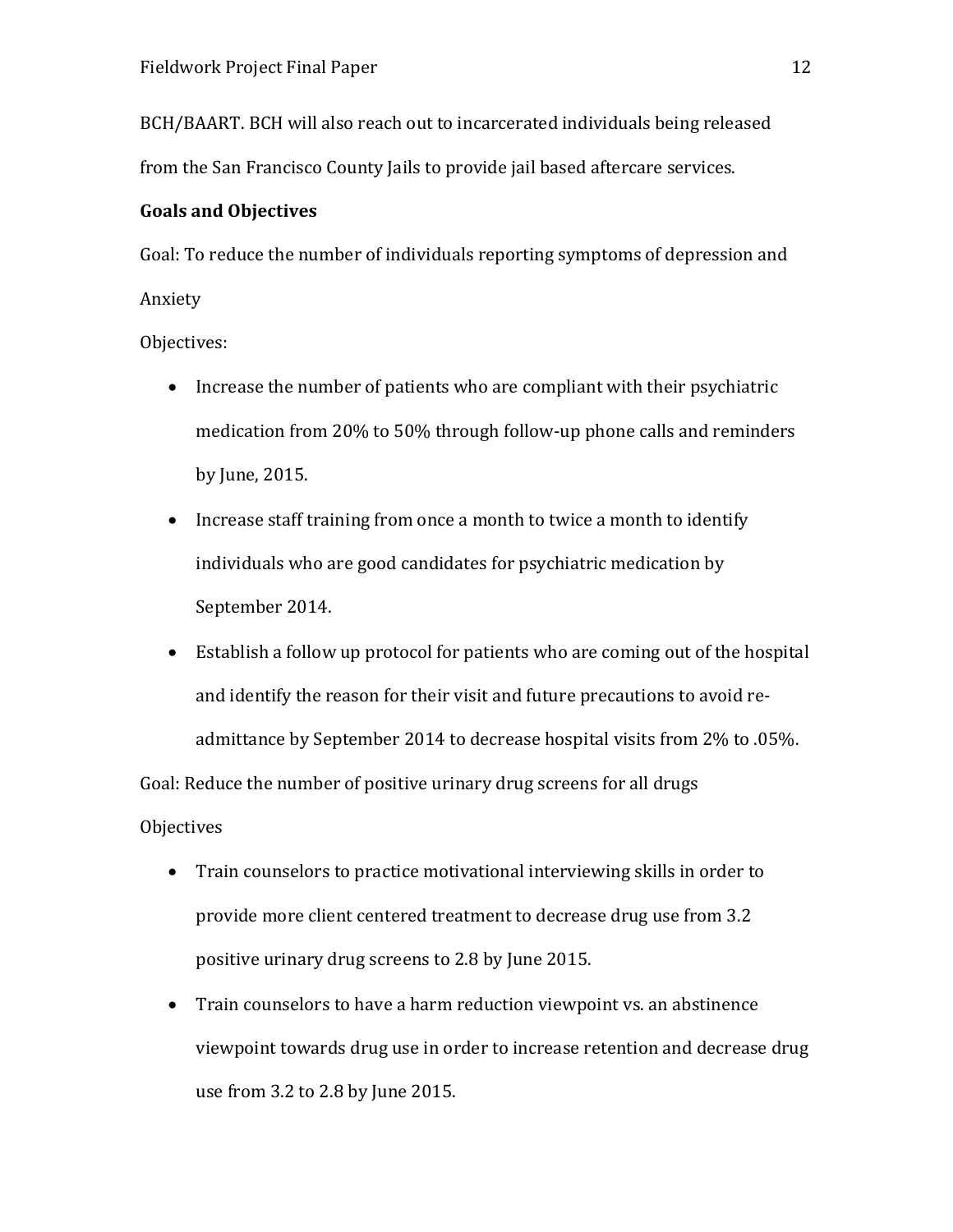### Program Evaluation

The program was established in 2010 and the author is conducting an evaluation of the integrated mental health program to see how successful the program has been in meeting its goals and objectives. The study will aid in the improvement of the overall integrated program at BAART Programs in San Francisco. For this study/evaluation the participants included 61 Methadone Maintenance Treatment (MMT) patients enrolled in the integrated mental health and MMT program at BAART Programs at the Turk and Market Street Clinics. The current analysis includes patients who have been enrolled in MMT for at least one year and who had been in the mental health program for at least six months. The evaluation will be done through a retrospective chart review to collect information on four clinical outcomes including Urinary Drug Screens (UDS), feelings of depression and anxiety.

 Urine drug screen data was extracted from the patient's electronic medical records for a period of six months before and six months after their admittance into the mental health program. Patients give a random drug sample each month and positive UDS are recorded into the database, this includes various opioids and nonopioids on a 9-line item scale. These measures already existed in BAART's database and is a critical part of their treatment and assessment process. To measure the rates of depression and anxiety among the BAART population, the Addiction Severity Index (ASI) was used. The ASI is a self reported assessment that is conducted annually with the client and their counselor. The following two questions were used in the analysis ('Experiences serious depression- sadness hopelessness,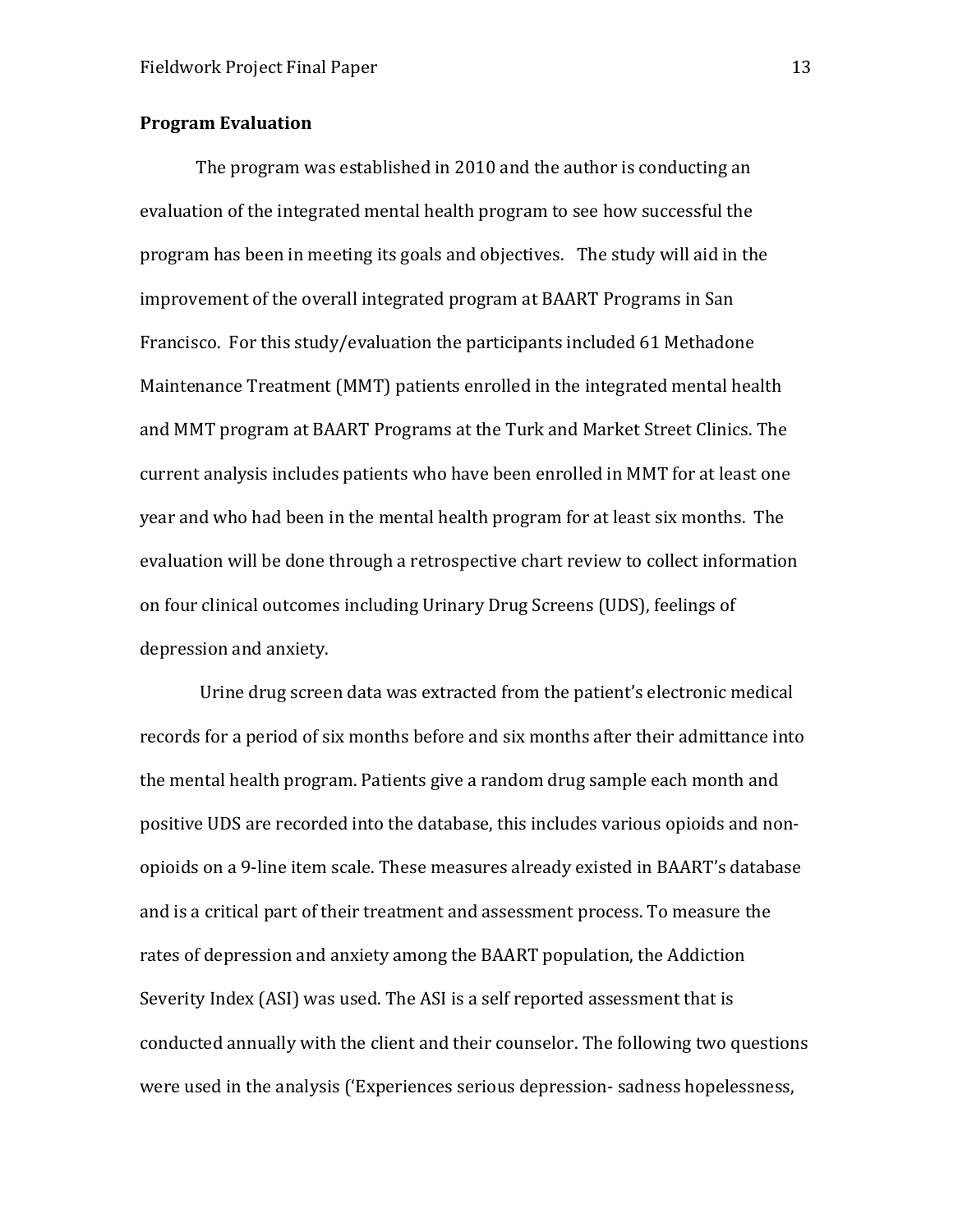loss of interest, difficulty with daily function? 'and 'Experienced serious anxiety/tension, uptight, unreasonably worried, inability to feel relaxed?'). Items are rated on a four-point scale (0 - Not at all; 1 – Slightly; 2 – Moderately; 3 – Considerably; 4 – Extremely). Client's answers to these questions pre and post entrance into the mental health program were averaged and used in analysis of the effectiveness of the integrated treatment services.

UDS data is extracted from the patient's electronic medical record; the average positive number of urinary drug screens before starting the mental health program is 3.49 and six months after the individual has been enrolled the number has gone down to 3.2. While the graph represents a longitude and a cross sectional review one can clearly see that there is no noticeable pattern of deceased drug use among the clients. This graph showed that there was not a significant change in the decrease of urinary drug screens before and after entrance into the mental health program at BAART. The second graph attempts to analyze just the use of opioids six months pre and most entrance into the mental health program. Going into the evaluation it was believed that this graph would show a more significant decline since methadone is primarily used to treat opioid addiction. However, as one can tell from the second graph no significant patter can be seen to conclude that the treatment had any effect on the use of opioids throughout the twelve- month observation period.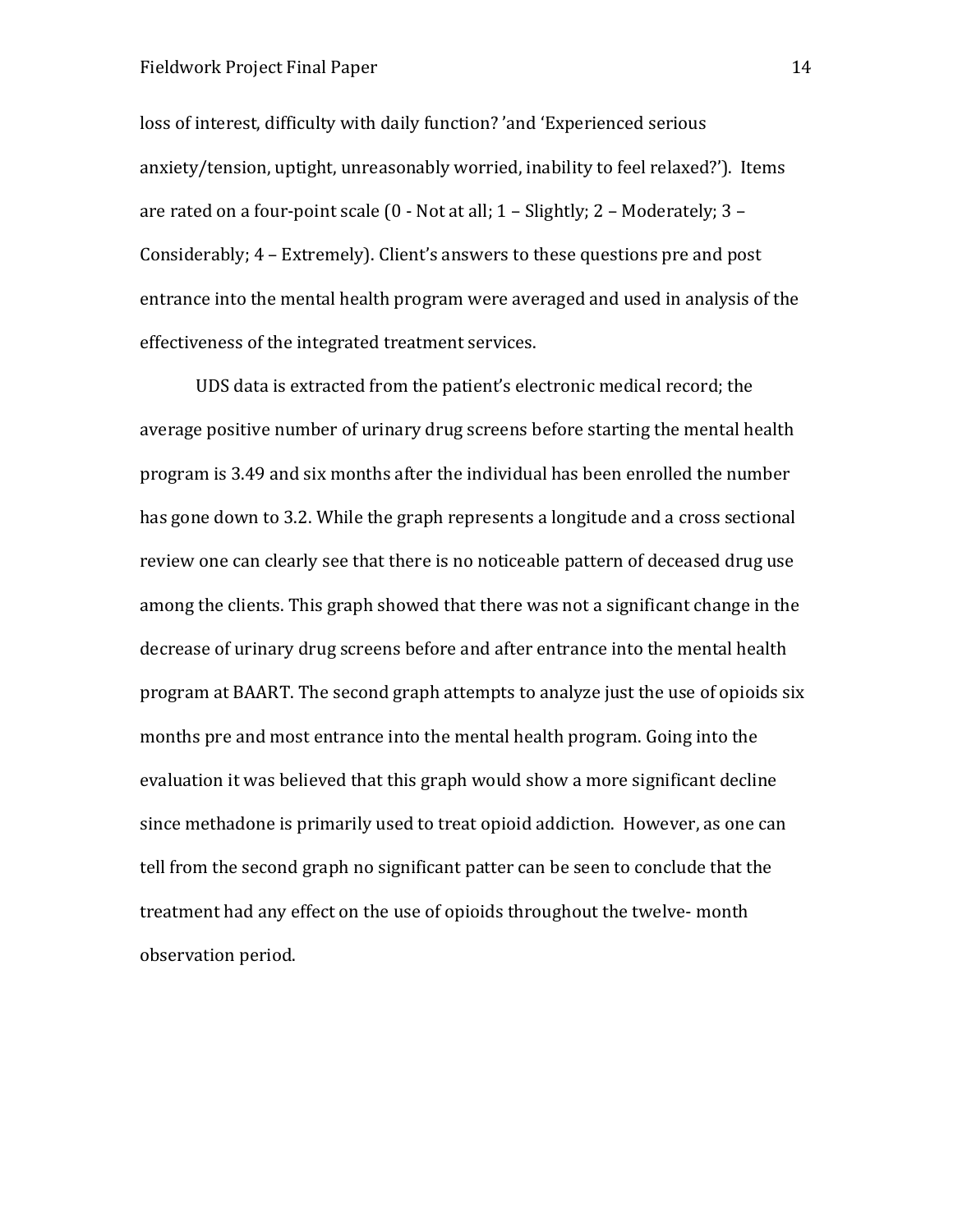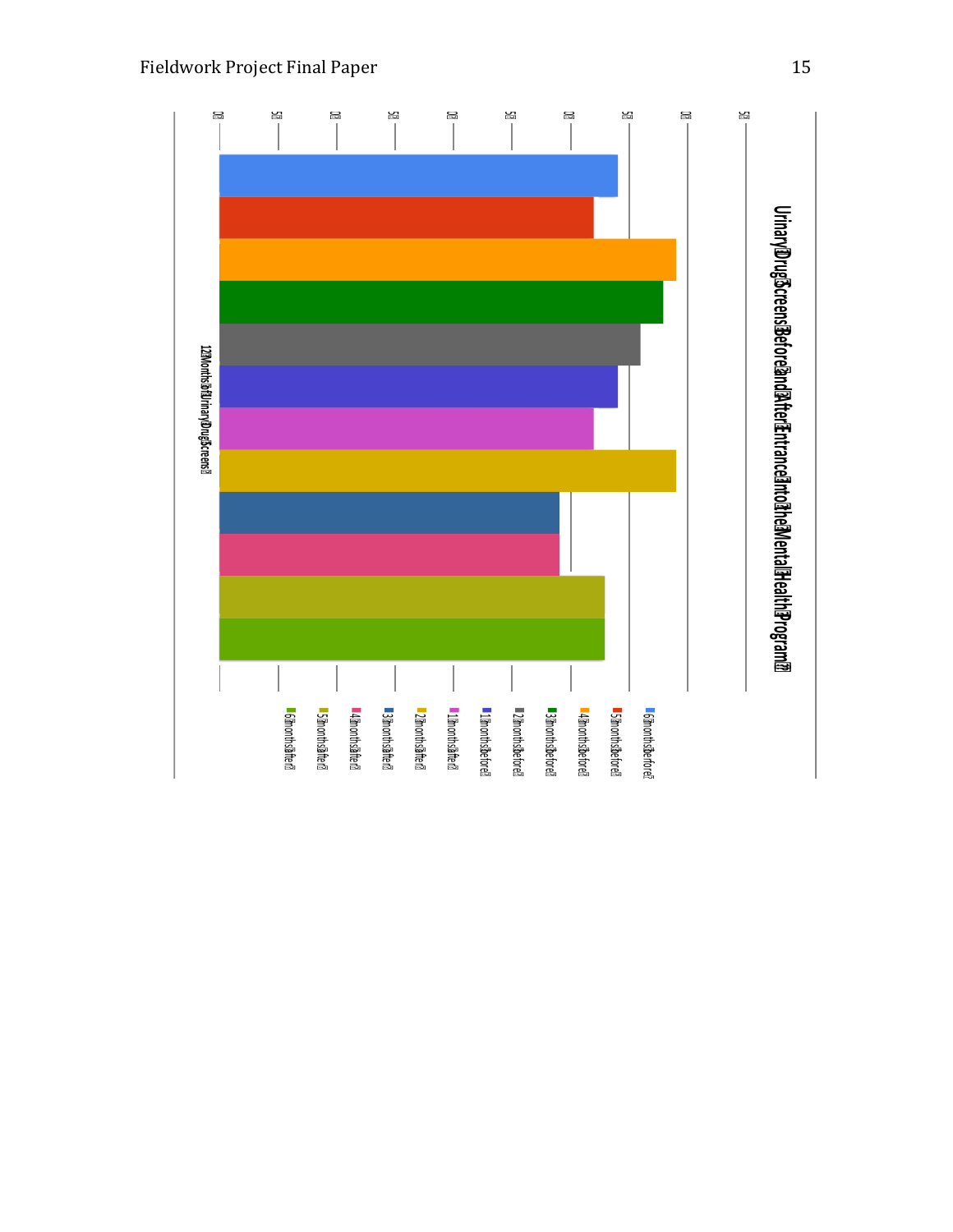

To measure the rates of depression and anxiety among the BAART population, the Addiction Severity Index (ASI) was used. The ASI is a self-reported assessment that is conducted annually with the client and their counselor. There are 14 items in this scale and the following 2 items in the analysis (Experienced serious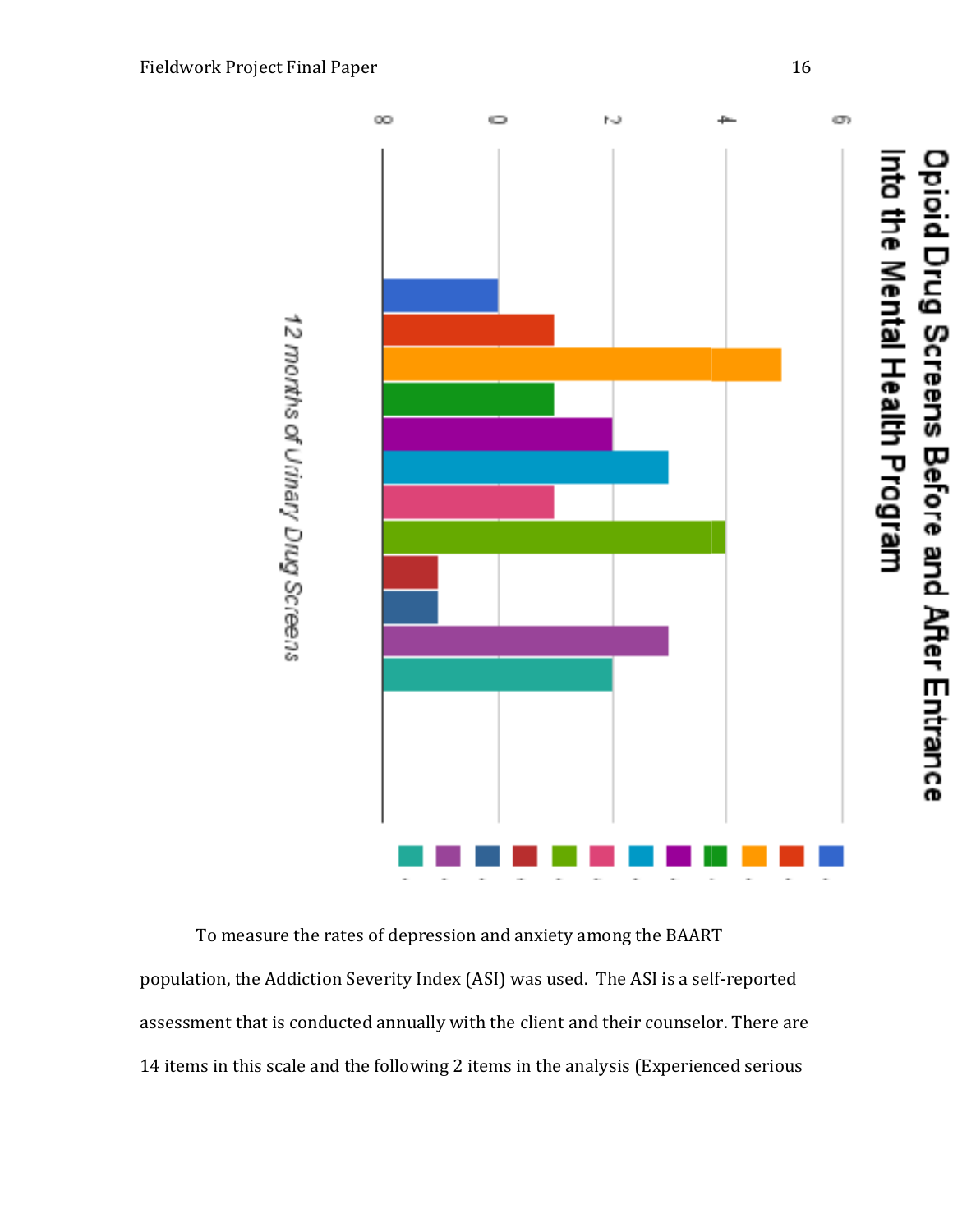depression-sadness, hopelessness, loss of interest, difficulty with daily functions?) to which 33 (54%) patients responded "yes" and 22 (36%) of the patients responded "no" before entrance into the integrated mental health program. After being in the mental health program for a period of six months "29" (47.5%) participants reported "yes" to experiencing depression while 23 (37.7%) said "no" they did not experience symptoms of depression. To summarize the percentage of client who reported experiencing symptoms of depression went from 54% to 47.5%. A Chi Square analysis revealed that there was not a significant decrease in the pre and post assessment responses.

In the same survey patients were asked if they experienced symptoms of anxiety (Experienced serious anxiety/tension, uptight, unreasonably worried?). Out of 37 participants reported "yes" too experiencing symptoms of anxiety while 18 program participants said "no" to having symptoms of anxiety. Six months after their entrance into the integrated mental health program at BAART 31 clients said "yes" to having anxiety concerns while 21 reported "no" to experiencing any problems with anxiety. Another Chi Square analysis revealed that these results were not statically significant in reduction of symptoms of anxiety six months pre and post entrance into the mental health program.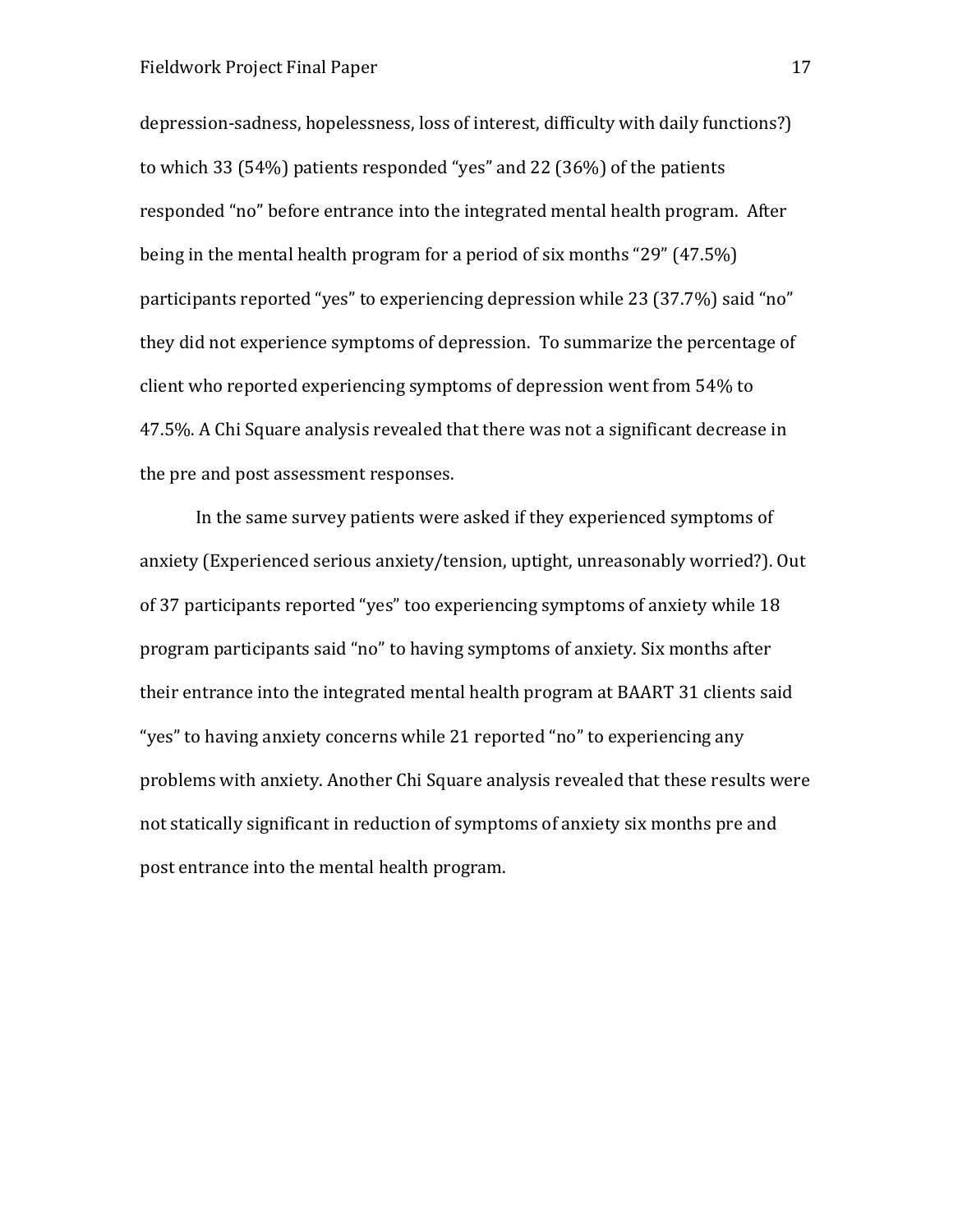

### Recommendations for Practice

All Patients come with different strengths and weaknesses, which play a large role in the treatment and recovery process. Along with that, patients are at different levels of the treatment and recovery process when they come in, which can make it challenging for counselors and practitioners. There is no one answer or solution to patient's problems. A good way for counselors to assess what stage of change a patient is in is to use motivational interviewing upon first meeting a patient.

While the sample size for my evaluation was fairly small and may have contributed to the lack of data when assessing the significance of the results, Ling W., Hillhouse M., Ang A., Jenkins J. &Fahey J. (2013), reported that it is very difficult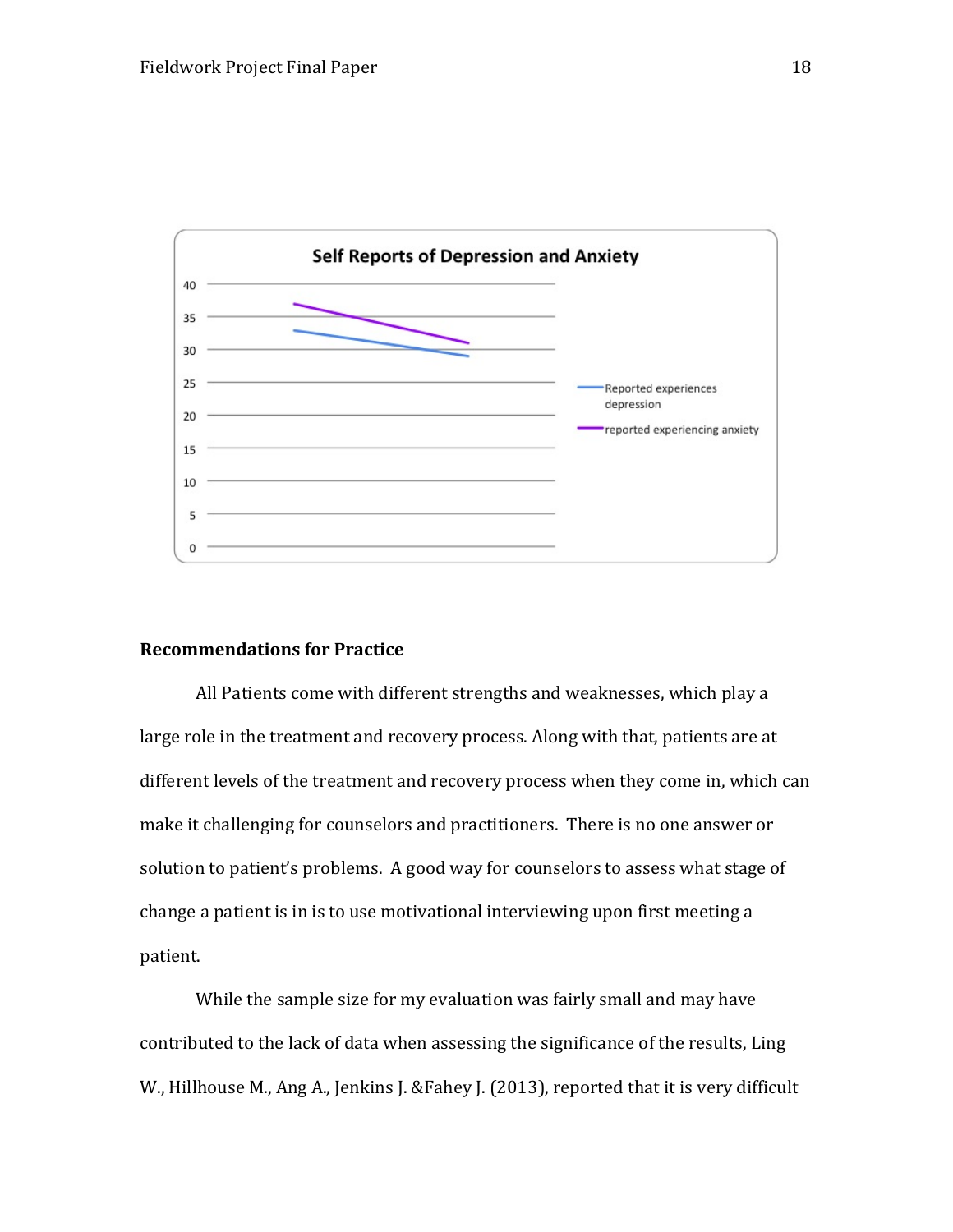to show any added benefits of behavioral treatment with maintenance treatment. This lack of change may have been attributed to the fact that, the clients in BAART's Tenderloin clinics are significantly low functioning in that they are unable to hold down a regular job, pay monthly rent and have overall low levels of social productivity. In their article Wusthoff and her colleagues (2014) suggest that cognitive-behavioral therapy treatments are effective for higher functioning individuals and not as effective for lower functioning adults with psychiatric and substance abuse problems. These findings coupled with the results of the evaluation, which indicate that there was not a statistically significant decrease in the rate of anxiety and depression among BAART's population, call for a more reliable form of treatment.

Ling et al., (2013) also cited that patient's beliefs about what is most important for their recovery was a critical part of success in client's treatment. While substance users are often marginalized in society and not trusted to make appropriate decisions. In her study 63% of patients reported more faith in pharmacological therapy to increase treatment satisfaction and positive outcomes (Ling et al., 2013). Client's beliefs coincide with the research from Harts I., Bramness J. G., Skurtveit S., (2011) article which reported that pharmacotherapy with buprenorphine is effective in reducing drug use and increasing retention. They also concluded that drug therapy for methadone maintenance patients with depression and anxiety is in line with recommendations for use. SSRI's are the drug of choice as they have fewer side effects when compared to older antidepressants (Harts I., Bramness J. G., Skurtveit S., 2011). Adding pharmacological therapy with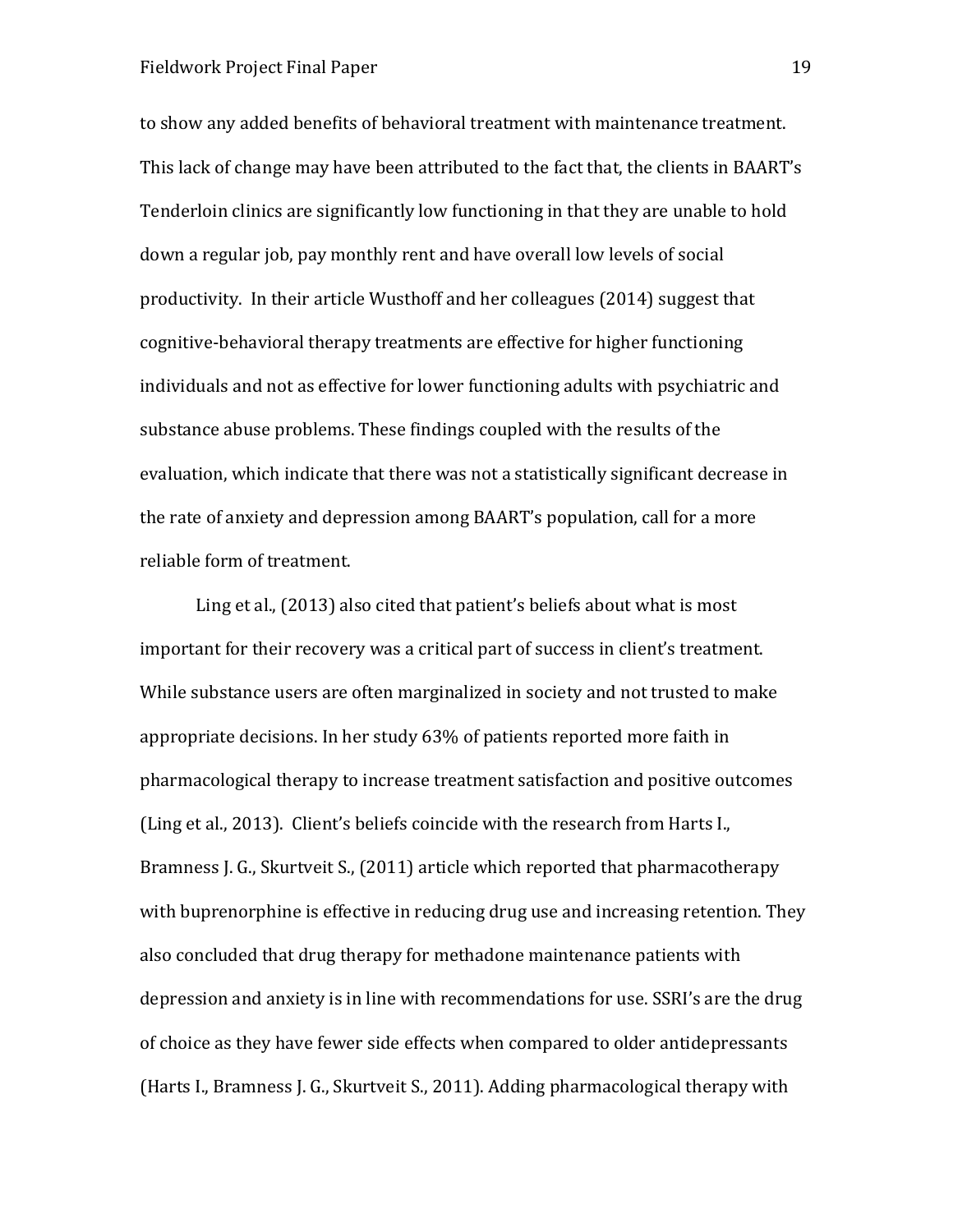methadone maintenance for some client's treatment modalities is a viable option available within the context of BAART's services as BAART has begun to offer primary health care services for their clients. Many of these patients come to BAART on a daily basis to receive their daily dose of methadone and adding one additional treatment that can be taken on the spot should be fairly easy for staff and clients.

However there are barriers when using medication to treat psychiatric symptoms in substance abusers. For example, Goldner E.M., Lusted A., Roerecke M., Rehm J., Fischer B. (2013), state that patients receiving concurrent psychiatric drugs such as antidepressants require monitoring for potential drug interactions. This is especially true for anti-anxiety drugs. This leads to a greater need for a psychiatrist and nurse practitioner who can closely monitor for such harmful events. An additional concern is that individuals who make up a significant part of BAART's Tenderloin cliental are homeless and/or transient and this population has also been shown to be less medication compliant. However since most of the services are in house, this is a one-stop shop for clients, minimizing these risks.

 While some clients might not show up to take their medication, others might opt out of taking medication completely. Some clients who are in a very fragile state with their substance abuse may choose to forgo medication treatment for their psychiatric symptoms. Some anxiety medications have been known to cause a euphoric effect, the same as opioid abuse, when used in conjunction with methadone. As such not every patient with anxiety or depressive symptoms is a good candidate for pharmacological therapy. It is necessary for counselors,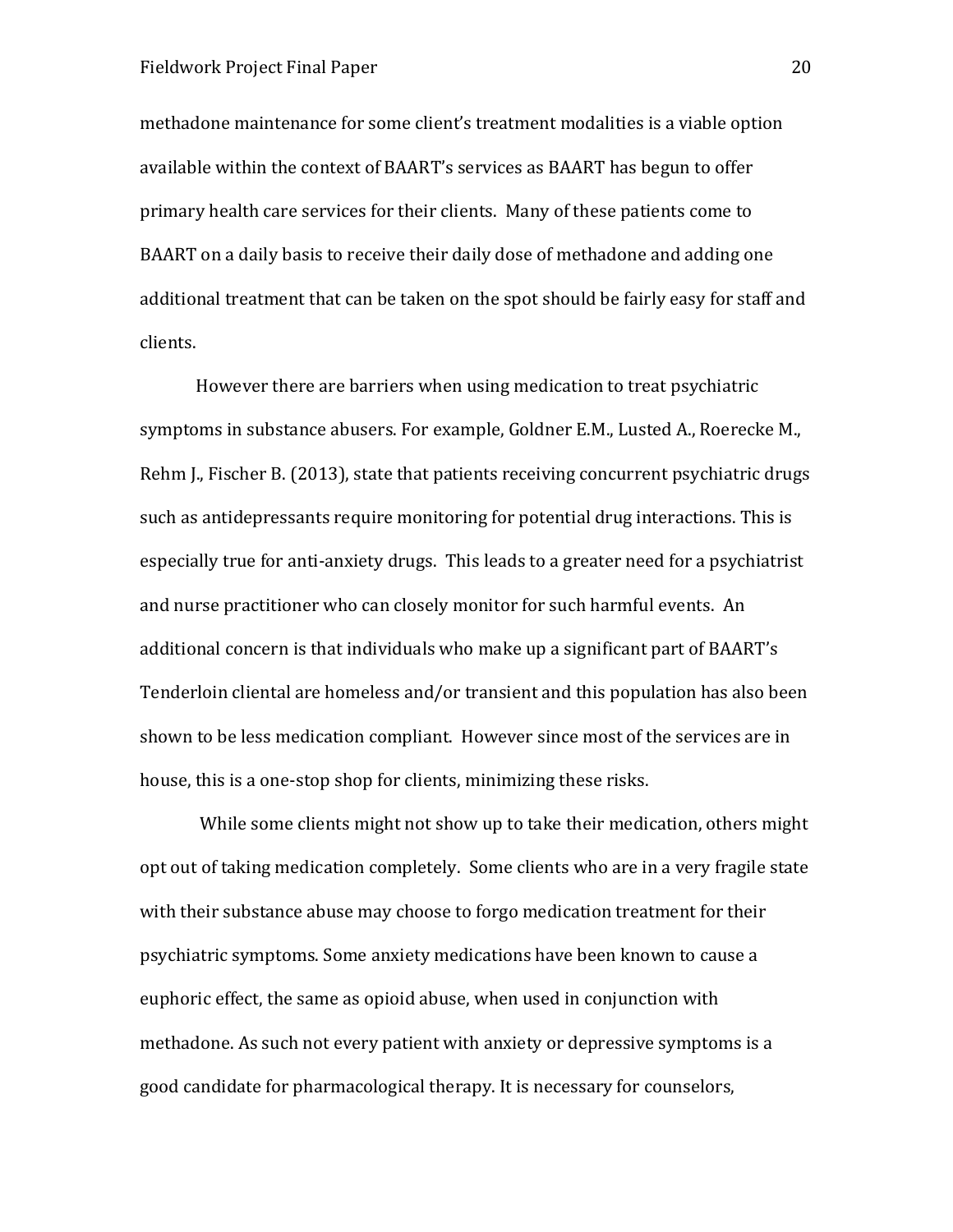therapists, psychiatrists, and nurse practitioners to have the proper training in order to accurately identify patients who would be good candidates. Along with training for identifying proper candidates for psychopharmacological therapy counselors should also receive training on various treatment modalities.

In addition to having a harm reduction program BAART counselors can show clients alternative models when dealing with pain management depending on the best fit for the client. One of the techniques involves biofeedback has helped patients manage their anxiety and may also be helpful in pain management. Biofeedback involves tracking ones hart rate, blood pressure and other measurements for continuous feedback regarding ones psychological state. Through this gained knowledge the hope is that the patient will learn to modify that state to some degree (Nicolson S.E., Caplan J.P., Williams D.E., Stern T.A., 2009). In higher functioning clients Nicolson and his colleagues suggest using relaxation therapy that involves muscle relaxation and deep breathing too offset physiological markers of pain. While biofeedback might be a viable option for some patients Matteliano D., Marie B., Oliver J., and Coggins C. (2014) think others may be better suited using a biopsychosocial- spiritual (BPSS) model which uses a more holistic approach to mitigate drug addiction. Another BPSS technique includes guided therapy where the patient is told to imagine a pleasant setting in great detail to help distract them from pain symptoms (Matteliano D et. al., 2014).

Patients may also choose to seek alternative treatments that are not was widely recommended but may still help provide relief. Physical therapy such as exercise and strength building may improve functions of chronic pain and mood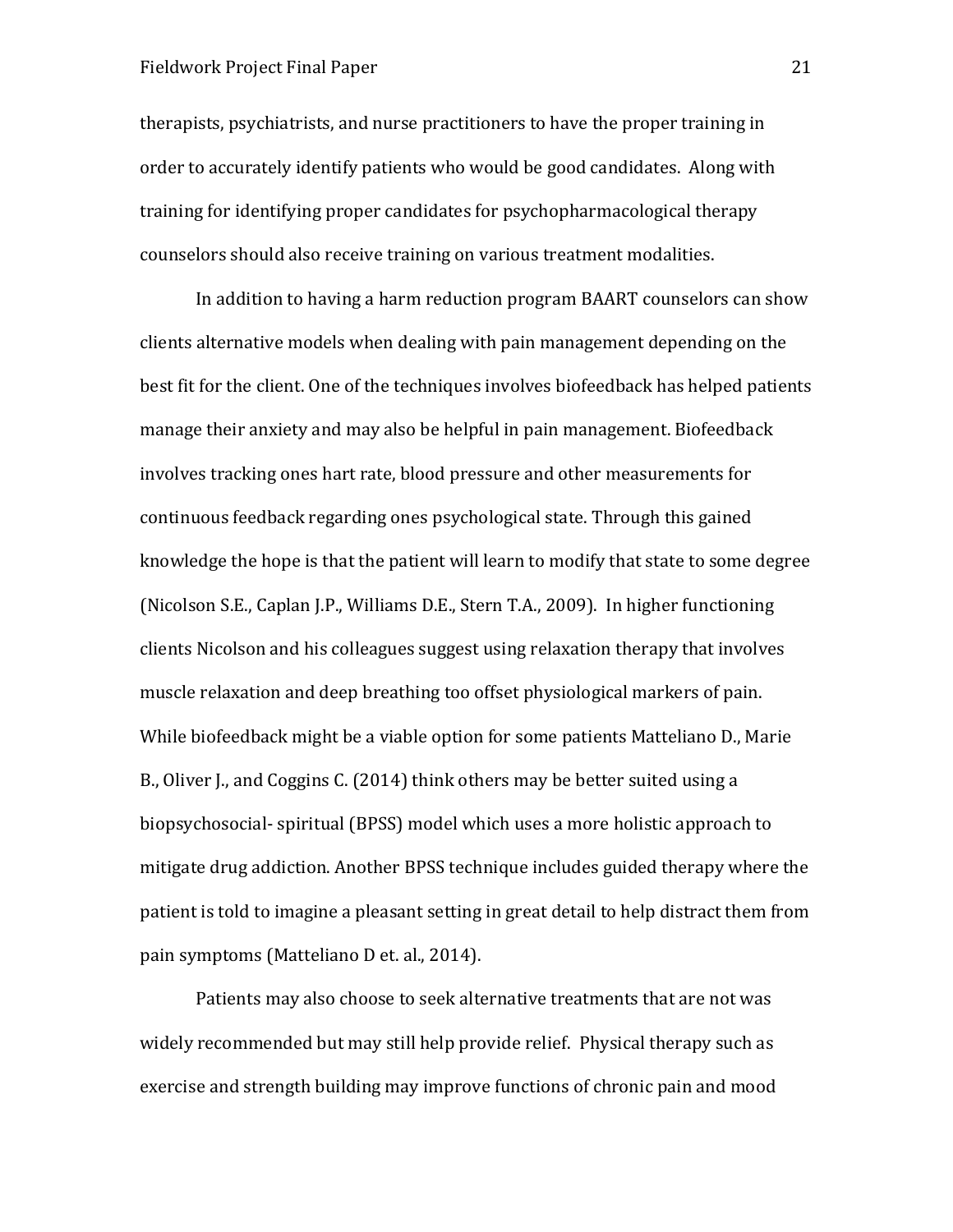levels of anxiety (Nicolson S.E., Caplan J.P., Williams D.E., Stern T.A., 2009). According to Cochrane Database review aerobic exercise had a positive effect on pain and a small to moderate effect on depression. Another form of therapy that has been used to treat pain for more than 3,000 years is Acupuncture. Acupuncture is used to treat pain; it utilizes that endogenous opioid system and stimulates the descending serotonin and norepinephrine inhibition in peripheral pathways (Nicolson et. al., 2009). These alternative treatments have not been researched as widely as pharmacological therapy, however they do serve to provide some relief for patients suffering from pain, depression, or anxiety. These treatments are also a great option for clients who are seeking to avoid any form of pharmacological treatment in an effort to prevent the possibility of relapse during and after the treatment process.

When it comes to drug use, increased retention and a relaxed drug use policy has shown to be the most significant factor in reducing drug use among substance users. Substance Abuse and Mental Health Services Administration (2005) concluded that subjects assigned to a strongly abstinence-oriented program were more likely to leave treatment than those subjects assigned to more laissez-faire programs such as BAART's. Patients attending harm-reduction types of clinics had significantly better in-treatment and post-treatment outcomes in decreased use of illicit opiates. BAART is doing everything in line with the most current research to maintain a high retention rate in all their clinics. Retention has also shown to increase when patient's psychiatric symptoms are managed. This leads to the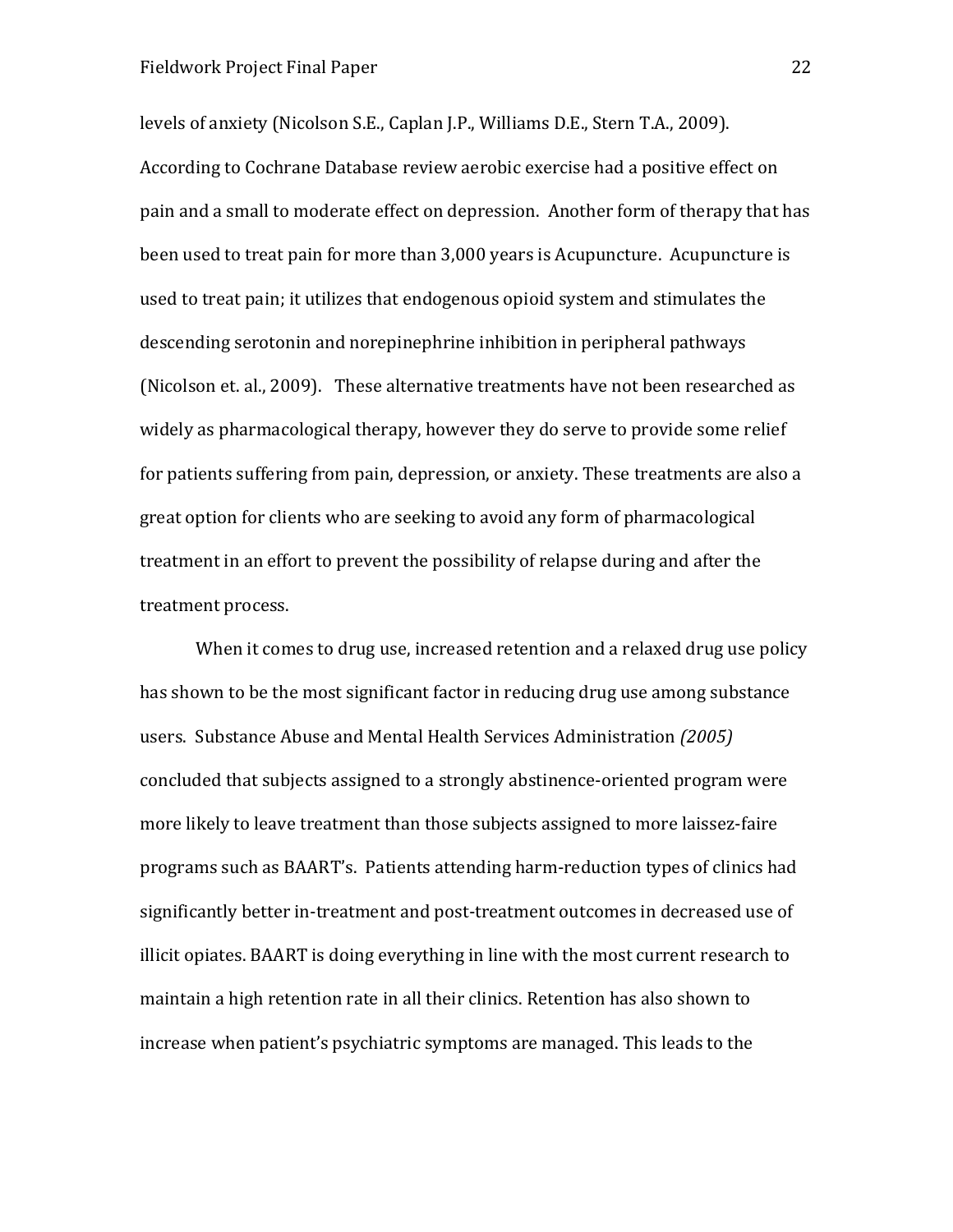conclusion that while drug use is effectively controlled through integrated care in a maintenance setting more effective control over psychiatric disorders is necessary.

### Conclusion

While BAART has a well-rounded approach to treating mental illness and substance abuse there is still room for improvement. Their techniques of integrating care are innovating the way treatment for substance abuse and mental health is administered. An analysis of the program is likely to help see where changes are necessary to help patients in the program receive even better therapeutic treatment. This evaluation will help the company be more clientcentered and provide treatment that is better suited to each individual's needs. More effective strategies of treatment can hopefully lead to long- term success. Future research can look at psychiatric hospitalization to assess the type and number of psychotic episodes these individuals are having in an effort to decrease visits to the emergency room for psychiatric episodes.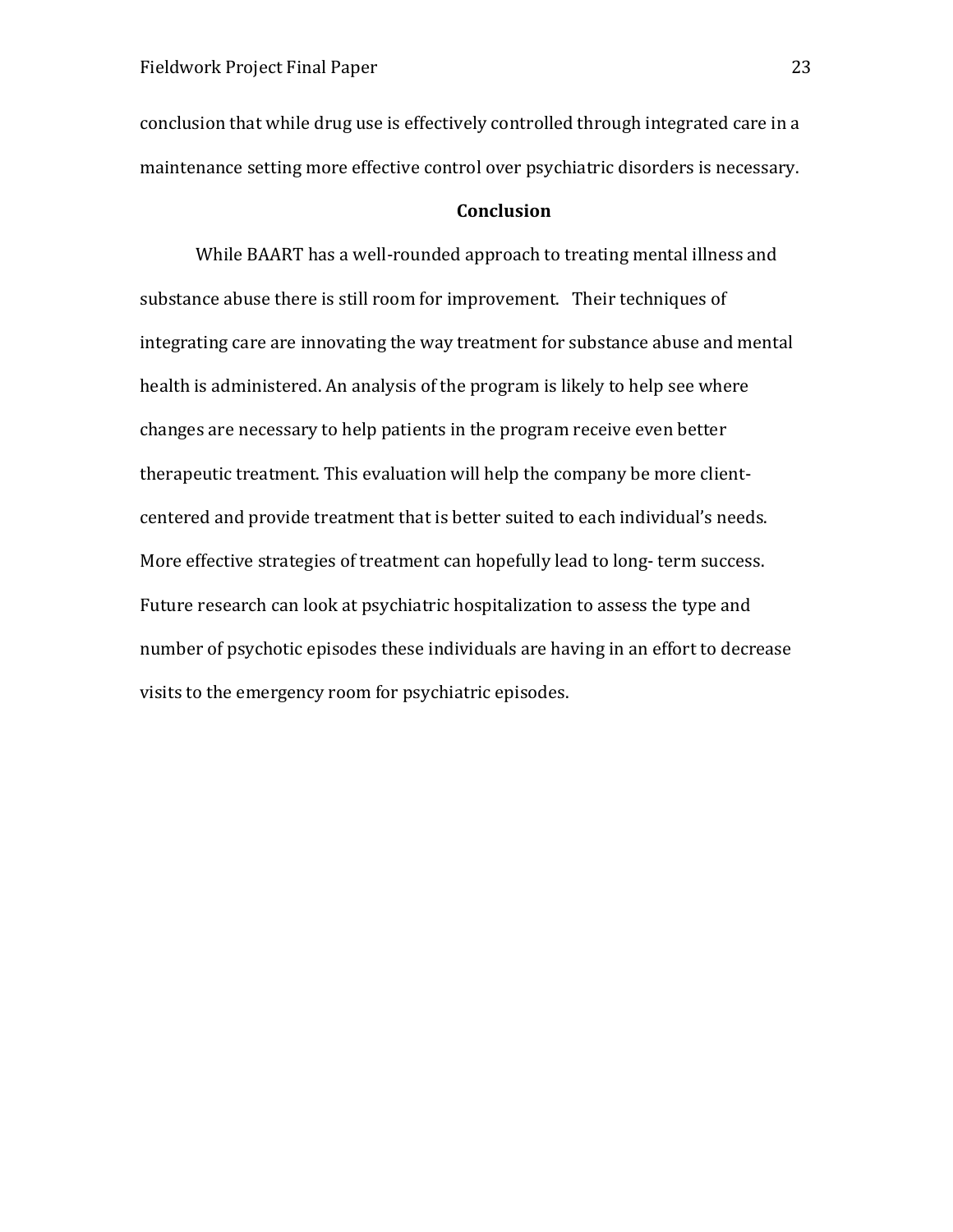### References:

- Back, S., Payne, R., Simpson, A., & Brady, K. (2010). Gender and Prescription Opioids: Findings from the National Survey on Drug Use and Health. Addictive Behavior,35 (11), 1001-1007.
- Brooner, R.K. et.al. (1997) Psychiatric and substance use co-morbidity among treatment seeking opioid abusers. Archives of General Psychiatry, 54(1), 71- 80.
- Bukten A., Roislien J., Skurtveit S., Waal H., Gossop M., Clausen T. (2013). A day-byday investigation of changes in criminal convictions before and after entering and leaving opioid maintenance treatment: a national cohort study. Bio Medical Center Psychiatry, 13, 256-278.
- Caplehorn J. R.M., Lumley T.S., Irwig L. (1998). Staff attitudes and retention of patients in methadone maintenance programs. Drug and Alcohol Dependence. 52, 57-61
- Center of Disease Control. (2011) Vital Signs: Overdoses of Prescription Opioid Pain Relievers 2011. Center of Disease Control. 60, 1-6
- Conner B.T., Hampton A.S., Hunter J., Urada D. (2011). Treating Opioid Use Under California's Proposition 36: Differential Outcome by Treatment Modality. Journal of Psychoactive Drugs. 43, 77-83.
- Dole V.P. (2013). Implications of Methadone Maintenance for Theories of Narcotic Addiction. JAMA. 260 (200, 3025-3029.
- Goldner E.M., Lusted A., Roerecke M., Rehm J., Fischer B. (2013). Prevalence of Axis-1 psychiatric (with focus on depression and anxiety) disorders and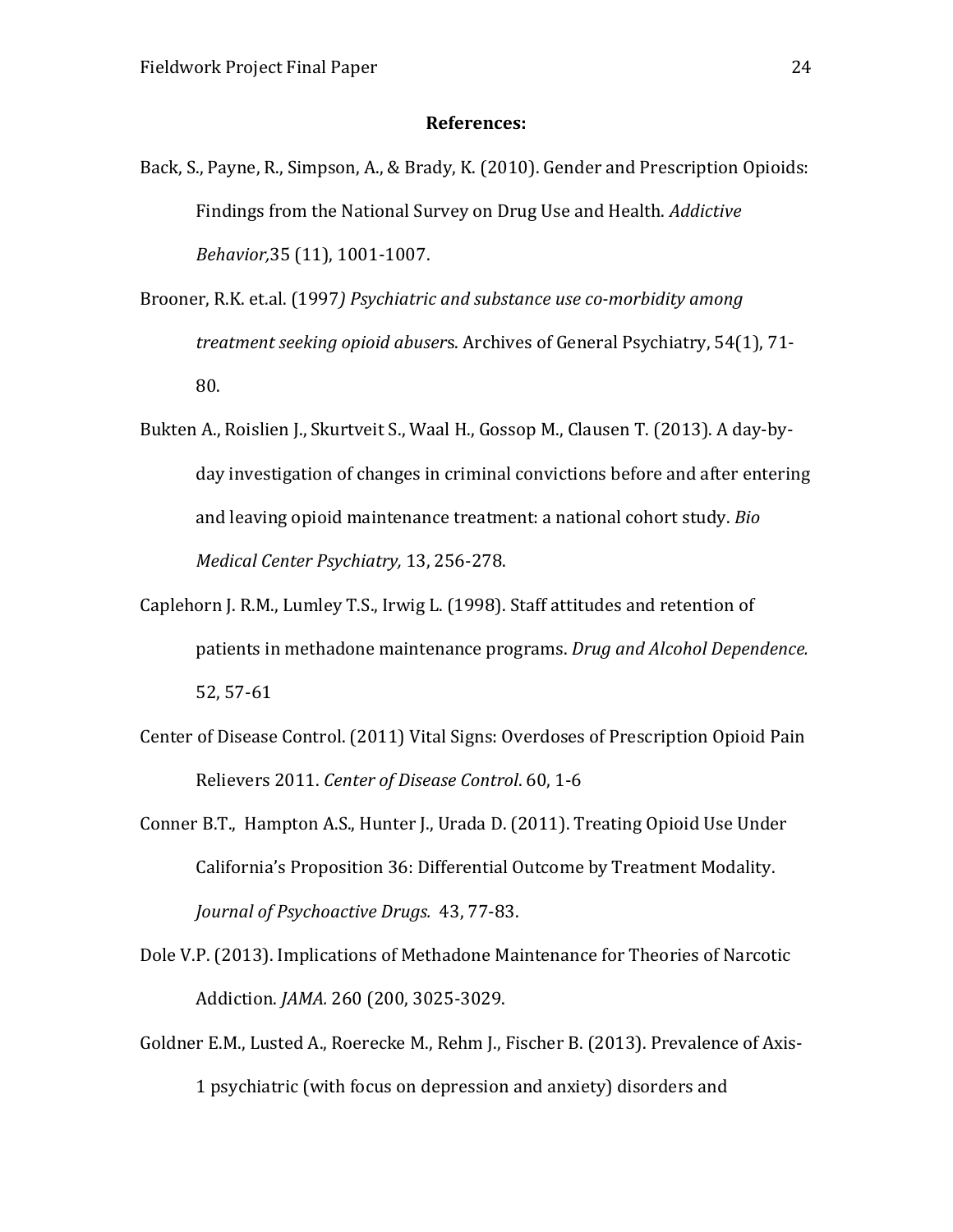symptomatology among non-medical prescription opioid users in substance use treatment: Systematic review and meta-analyses. Addictive Behaviors, 39, 520-531.

- Guglemann, H.& Nelson, L. (2012). The prescription opioid epidemic: Repercussions on pediatric emergency medicine. Clinical Pediatric Emergency Medicine,13 (4), 260-268.
- Hamilton, G. (2012). Neonatal abstinence syndrome as consequence of prescription opioid use during pregnancy. International Journal Of Childbirth Education, 27(3), 69-72.
- Jones, H. E., Finnegan, L. P., & Kaltenbach, K. (2012). Methadone and Buprenorphine for the Management of Opioid Dependence in Pregnancy. Drugs, 72(6), 747- 757
- Ling W., Hillhouse M., Ang A., Jenkins J., Fahey J. (2013). Comparison of behavioral treatment conditions in buprenorphine maintenance. Society for the Study of Addiction. 108, 1788-1798.
- Magura S., Nwakeze P.C., Kang S.Y., Demsky S. (1999). Program Quality Effects on Patient Outcomes during Methadone Maintenance: A study of 17 Clinics. Substance Use & Misuse. 34 (9) 1299-1324.

McLellan AT, Kushner H, Metzger D, Peters R, Smith I, Pettinati H, Argeriou MJ. (1992). The Fifth Edition of the Addiction Severity Index. Substance Abuse Treatment. 9(3): 199-213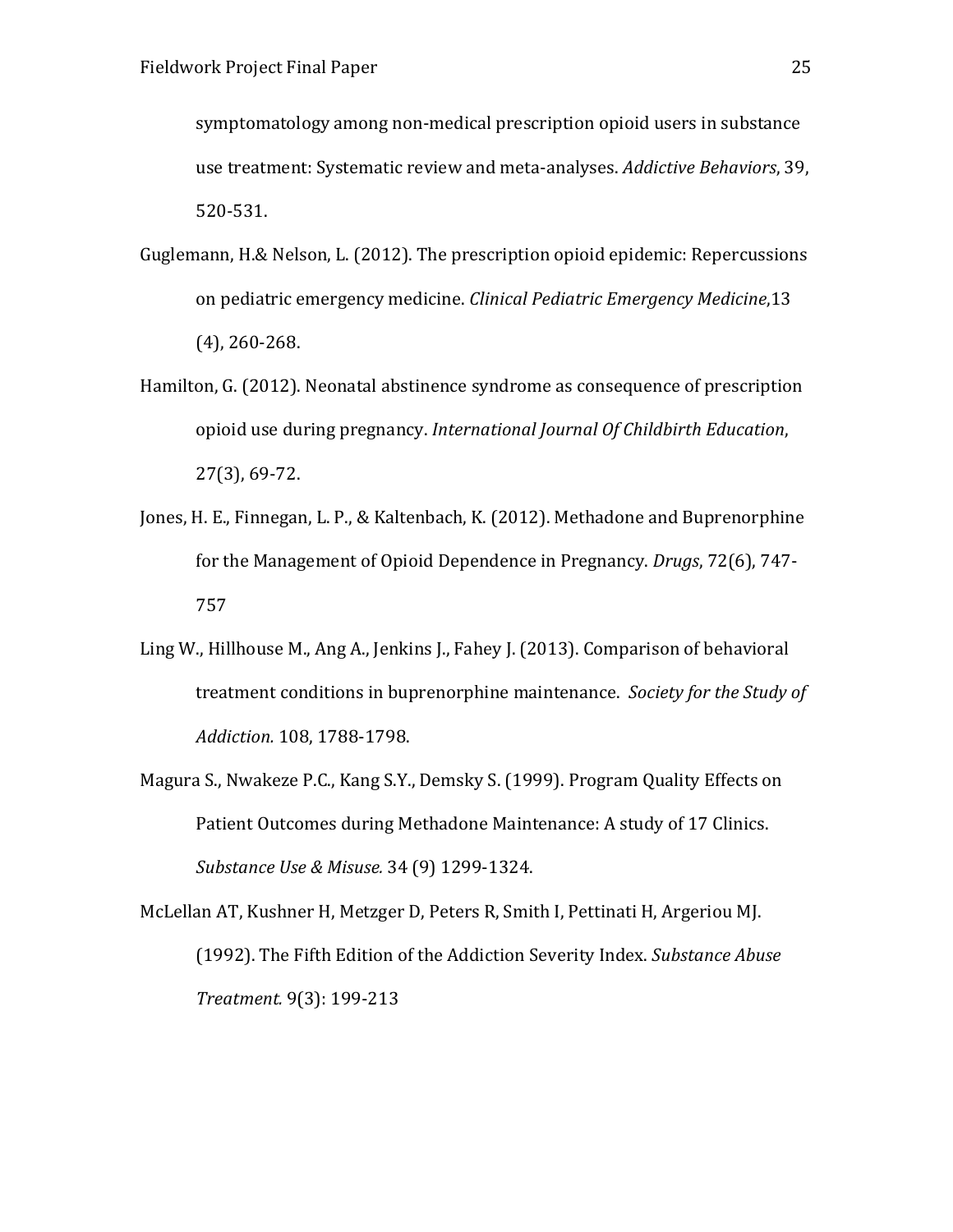Nicolson S.E., Caplan J.P., Williams D.E., Stern T.A. (2009). Comorbid Pain,

Depression, and Anxiety: Multifaceted Phathology Allows for Multifaces Treatment. Harvard Review Psychiatry. 17, 407-420.

Ngo H.T., Tait R.J., Hulse G.K. (2011). Hospital Psychiatric Comorbidity and its role in heroin Dependence treatment outcomes using naltrexone implant or methadone maintenance. Journal of Psychopharmacology, 25(6), 774-782

Pecoraro A., Ma M., Woddy G.E. (2012). The Science and Practice of Medication-Assisted Treatments for Opioid Dependence. Substance Use & Misuse, 47, 1026-1040

San Francisco County Community Behavioral Health Services. (2005). Consensus Statement. Developing an Integrated Care System and Integrated Services for Individuals and Families with Psychiatric and/or Substance Disorders.

Substance Abuse and Mental Health Services Administration (2005).Medication-Assisted Treatment for Opioid Addiction in Opioid Treatment Programs. Treatment Improvement Protocol, Center for Substance Abuse Treatment. 43 (05) 40-48

- Substance Abuse and Mental Health Services Administration. (2010) Drug Abuse Warning Network: selected tables of national estimates of drug-related emergency department visits. Rockville, MD: Center for Behavioral Health Statistics and Quality, SAMHSA
- Wusthoff L.E., Waal H., Grawe R.W. (2014). The effectiveness of integrated treatment in patients with substance use disorders co-occurring with anxiety and/or depression- a group randomized trail. *BioMed Central*. 14 (67) 234-251.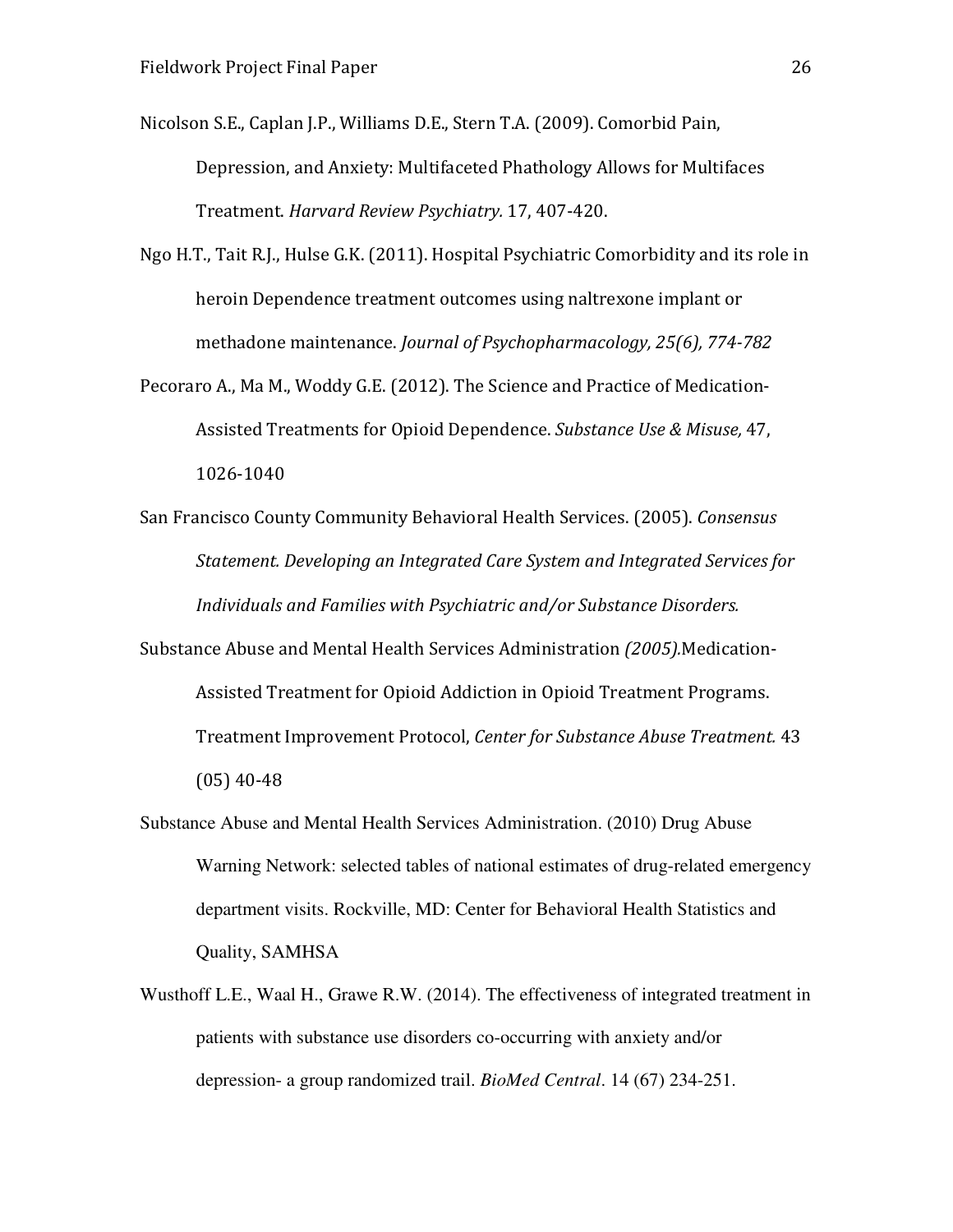### Appendices

### **Strengths:**

Limited change need to be implemented;

Structure already in place to make changes recommended;

**Literature review supports existing** processes;

Longer lasting positive change positive change for clients mental health issues.

### **Weaknesses:**

Small number of participants in study n=62; Cost of hiring another psychiatrist is expensive; The recommendations were not discussed with<br>the CEO;

# **SWOT Analysis**

### **Opportunities:**

The recommendations can enhance positive change for the clients;

If BAART implements suggested changes they can continue to be at the forefront of methadone treatment;

This would lead to better trained staff.

### Threats:

The suggested recommendations may not be<br>implemented;

**BAART** may not receive enough funding for additional staff and training;

Transient patients may not be medication compliant